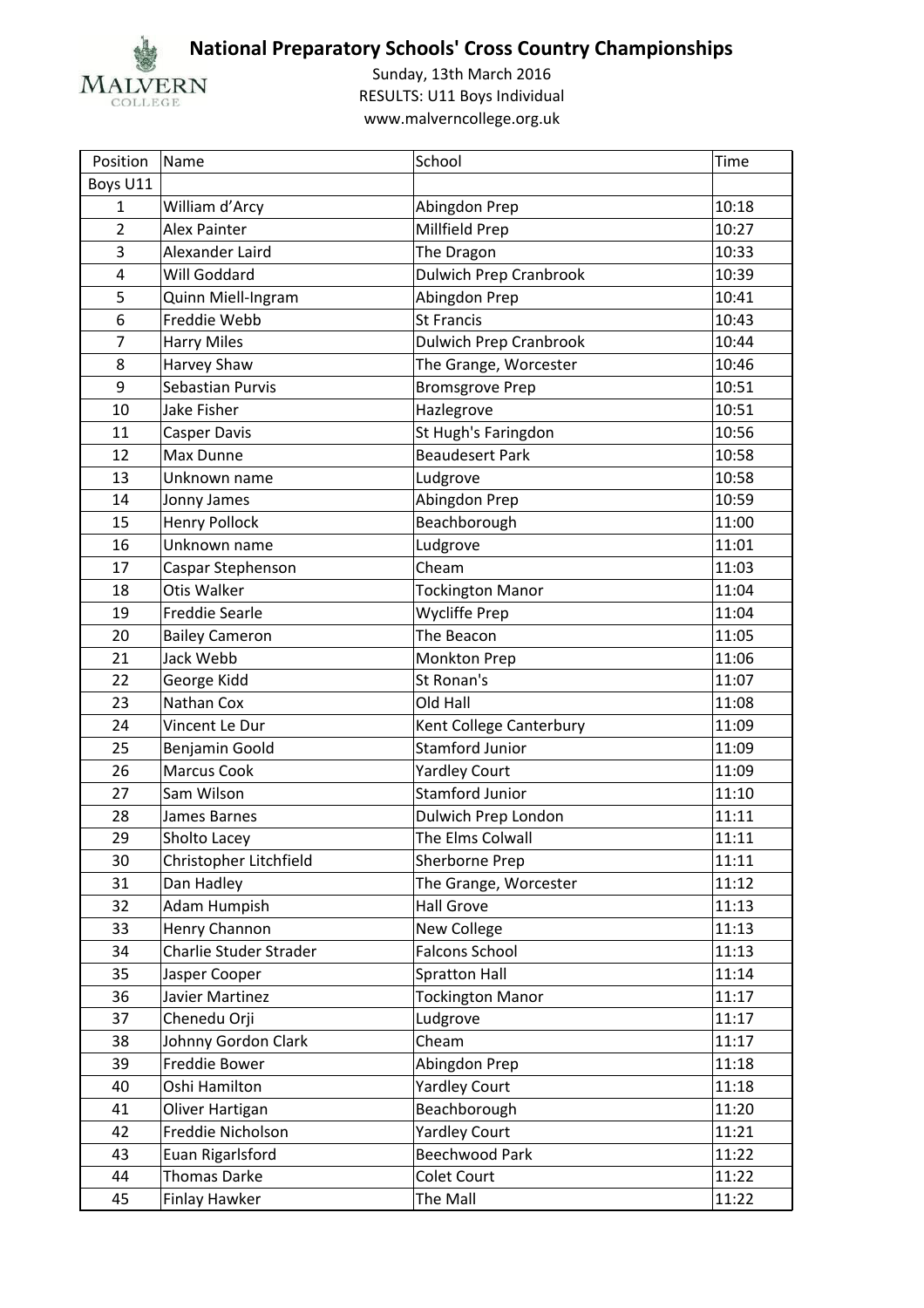

| 46 | Archie MacLeod         | St Ronan's                       | 11:23 |
|----|------------------------|----------------------------------|-------|
| 47 | Nicholas Wilson        | The Downs Malvern                | 11:23 |
| 48 | George Lamb            | <b>Bromsgrove Prep</b>           | 11:26 |
| 49 | Woody Jackson          | The Beacon                       | 11:28 |
| 50 | Rory Nicholson         | The Dragon                       | 11:29 |
| 51 | Freddie Cooper         | <b>Tockington Manor</b>          | 11:29 |
| 52 | <b>Ben Gundle</b>      | Monkton Prep                     | 11:30 |
| 53 | Sam Evans              | Kimbolton Prep                   | 11:30 |
| 54 | Joe Naughton           | <b>Clifton Prep</b>              | 11:30 |
| 55 | <b>Robbie Slatter</b>  | <b>Beaudesert Park</b>           | 11:30 |
| 56 | <b>Edward Lawrence</b> | Kimbolton Prep                   | 11:30 |
| 57 | James Crane            | <b>Hall Grove</b>                | 11:31 |
| 58 | Jake Wakeling          | <b>Tockington Manor</b>          | 11:32 |
| 59 | Alexander Powell       | St Richard's                     | 11:33 |
| 60 | Jonty Nicholas         | <b>St Francis</b>                | 11:34 |
| 61 | Joseph Torlage         | Abingdon Prep                    | 11:34 |
| 62 | <b>Fraser Page</b>     | <b>Yardley Court</b>             | 11:34 |
| 63 | <b>Tom Mullins</b>     | Sedbergh Prep                    | 11:36 |
| 64 | Thomas Redmond         | The Beacon                       | 11:36 |
| 65 | <b>Jack Barker</b>     | Sedbergh Prep                    | 11:38 |
| 66 | Charlie Latham         | <b>Dulwich Prep Cranbrook</b>    | 11:38 |
| 67 | Louis Upton            | <b>Bromsgrove Prep</b>           | 11:39 |
| 68 | Angus Hall             | <b>Yardley Court</b>             | 11:40 |
| 69 | Oliver Barbosa         | <b>Spratton Hall</b>             | 11:40 |
| 70 | <b>Josh Bartels</b>    | Willington                       | 11:41 |
| 71 | Hugo Robinson          | The Grange, Worcester            | 11:41 |
| 72 | Fitz Luter             | Chesham Prep School              | 11:43 |
| 73 | Alex Lygo              | Kent College Canterbury          | 11:44 |
| 74 | James Rates            | Dulwich Prep London              | 11:44 |
| 75 | Christopher Batten     | The Dragon                       | 11:45 |
| 76 | <b>Edward Low</b>      | <b>St Francis</b>                | 11:45 |
| 77 | Axel Du Plessis        | Cheam                            | 11:46 |
| 78 | William Jones          | Cheam                            | 11:46 |
| 79 | Charlie Gray           | West Hill Park                   | 11:46 |
| 80 | <b>Ben Knights</b>     | Kimbolton Prep                   | 11:46 |
| 81 | George Beddoe          | Gayhurst                         | 11:46 |
| 82 | <b>Thomas Cavill</b>   | The Downs Malvern                | 11:47 |
| 83 | <b>Oliver Stanley</b>  | <b>Hereford Cathedral Junior</b> | 11:47 |
| 84 | Tom Cole               | St Hugh's Faringdon              | 11:48 |
| 85 | <b>Finley Dorise</b>   | <b>Hereford Cathedral Junior</b> | 11:49 |
| 86 | Nathan Sweeney         | The Beacon                       | 11:49 |
| 87 | Tudor Mendel-Idowu     | Ludgrove                         | 11:50 |
| 88 | Archie Keith           | The Beacon                       | 11:50 |
| 89 | <b>Benny Sharp</b>     | <b>Spring Grove</b>              | 11:51 |
| 90 | Jackson Amies          | Summer Fields                    | 11:51 |
| 91 | Freddie Jones          | Hoe Bridge                       | 11:52 |
| 92 | Alex Low               | St Francis                       | 11:52 |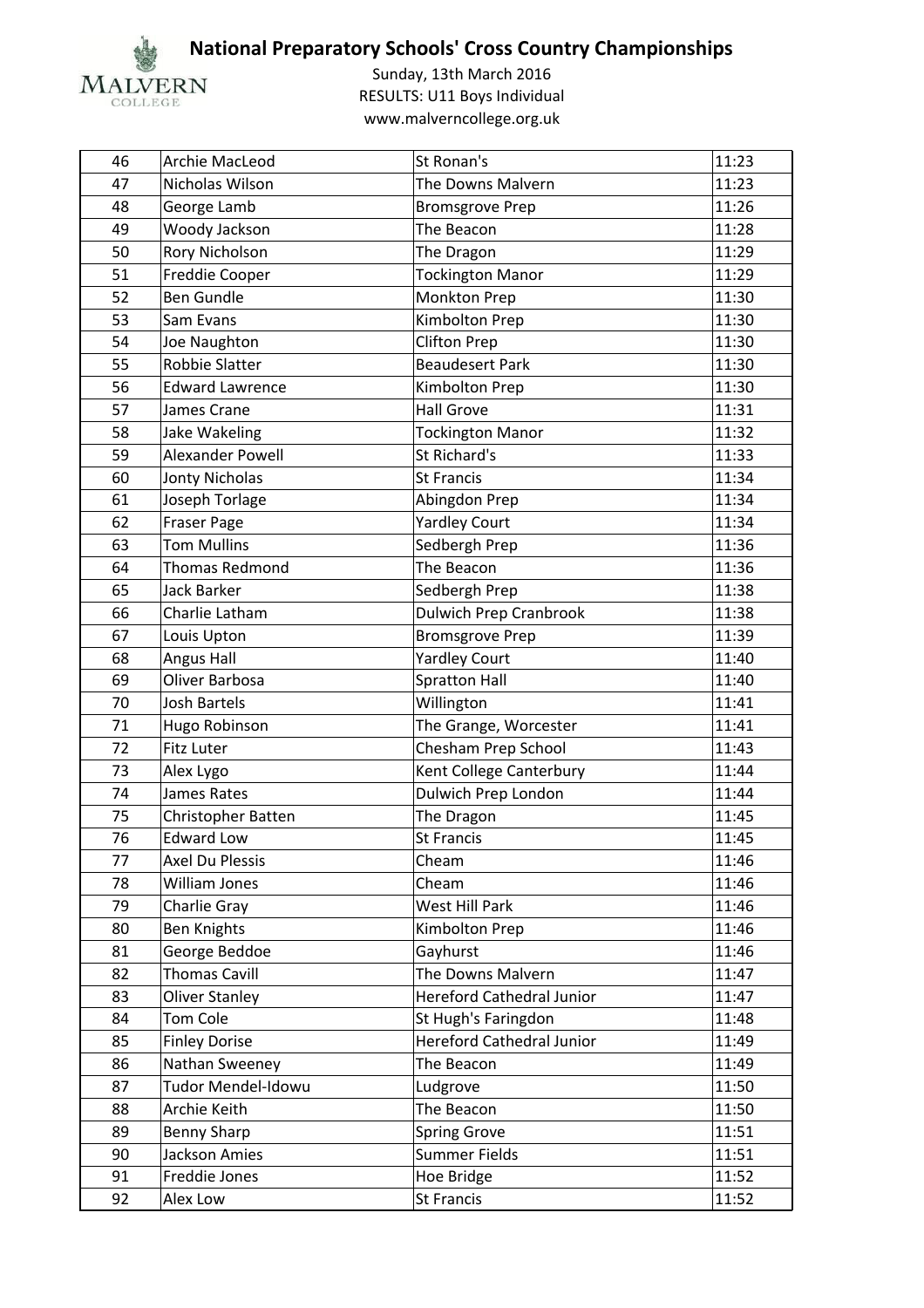

| 93  | Sava Vujnovic           | Hoe Bridge                       | 11:52 |
|-----|-------------------------|----------------------------------|-------|
| 94  | Joseph Tagg             | Cheltenham Prep                  | 11:53 |
| 95  | Ludo Orchard            | Abingdon Prep                    | 11:54 |
| 96  | <b>Edward Bradnam</b>   | <b>Spratton Hall</b>             | 11:54 |
| 97  | Julian Laird            | The Dragon                       | 11:54 |
| 98  | Freddie Jones           | New College                      | 11:54 |
| 99  | Patrick Salisbury       | Millfield Prep                   | 11:55 |
| 100 | Lawrie Van de Grift     | <b>Beaudesert Park</b>           | 11:56 |
| 101 | Lachlann Gordon         | <b>Maidwell Hall</b>             | 11:56 |
| 102 | Lewis Elliott           | <b>Hunter Hall</b>               | 11:56 |
| 103 | Louis Pensart           | Millfield Prep                   | 11:57 |
| 104 | Max Rowlands            | <b>Beaudesert Park</b>           | 11:57 |
| 105 | Raphael Payne           | Hoe Bridge                       | 11:57 |
| 106 | <b>Austin Thrussell</b> | Swanbourne House                 | 11:58 |
| 107 | <b>William Stoodley</b> | <b>Clifton Prep</b>              | 11:58 |
| 108 | <b>Will Sanderson</b>   | The Elms Trent                   | 11:59 |
| 109 | <b>Bruno Phelan</b>     | Hoe Bridge                       | 11:59 |
| 110 | <b>Josh Paulin</b>      | Pinewood                         | 12:00 |
| 111 | Artem Sinhaevsky        | Millfield Prep                   | 12:00 |
| 112 | Joe Whitbread           | The Grange, Worcester            | 12:00 |
| 113 | Harry Watt              | Cheam                            | 12:01 |
| 114 | James Wagstaffe         | <b>Stamford Junior</b>           | 12:01 |
| 115 | Alexander Kaempf        | <b>Beechwood Park</b>            | 12:01 |
| 116 | <b>Adam Fowler</b>      | The Grange, Monmouth             | 12:01 |
| 117 | <b>Ben Dean</b>         | <b>Hereford Cathedral Junior</b> | 12:01 |
| 118 | <b>Emil Goddard</b>     | <b>Monkton Prep</b>              | 12:02 |
| 119 | Tom Errington           | <b>Dulwich Prep Cranbrook</b>    | 12:02 |
| 120 | Charlie Jones           | <b>Wycliffe Prep</b>             | 12:02 |
| 121 | <b>Ben Conner</b>       | Pinewood                         | 12:02 |
| 122 | <b>Edward Eastwood</b>  | Beachborough                     | 12:03 |
| 123 | <b>Orlando Stirling</b> | Swanbourne House                 | 12:03 |
| 124 | Jack Shackleton         | The Downs Malvern                | 12:04 |
| 125 | Hugo Hawker             | St Francis                       | 12:04 |
| 126 | Bodhi De Moubray        | Kent College Canterbury          | 12:04 |
| 127 | Adam McClaren-Dobbie    | Beachborough                     | 12:04 |
| 128 | Oliver Ridgwell         | <b>Beaudesert Park</b>           | 12:04 |
| 129 | Andrew McKimm           | Ludgrove                         | 12:05 |
| 130 | William Roy             | Swanbourne House                 | 12:05 |
| 131 | Will Selby              | The Grange, Worcester            | 12:05 |
| 132 | Charlie Tuthill         | Beachborough                     | 12:05 |
| 133 | Jack Cotterell          | The Elms Colwall                 | 12:05 |
| 134 | <b>Scott Strange</b>    | <b>Spring Grove</b>              | 12:06 |
| 135 | <b>Toby Lewis</b>       | <b>Bromsgrove Prep</b>           | 12:07 |
| 136 | Humphrey Braxton        | St Ronan's                       | 12:08 |
| 137 | Callum Kinner           | <b>Hall Grove</b>                | 12:10 |
| 138 | James Du Plessis        | Cheam                            | 12:10 |
| 139 | Ashton Gordon           | <b>Hall Grove</b>                | 12:10 |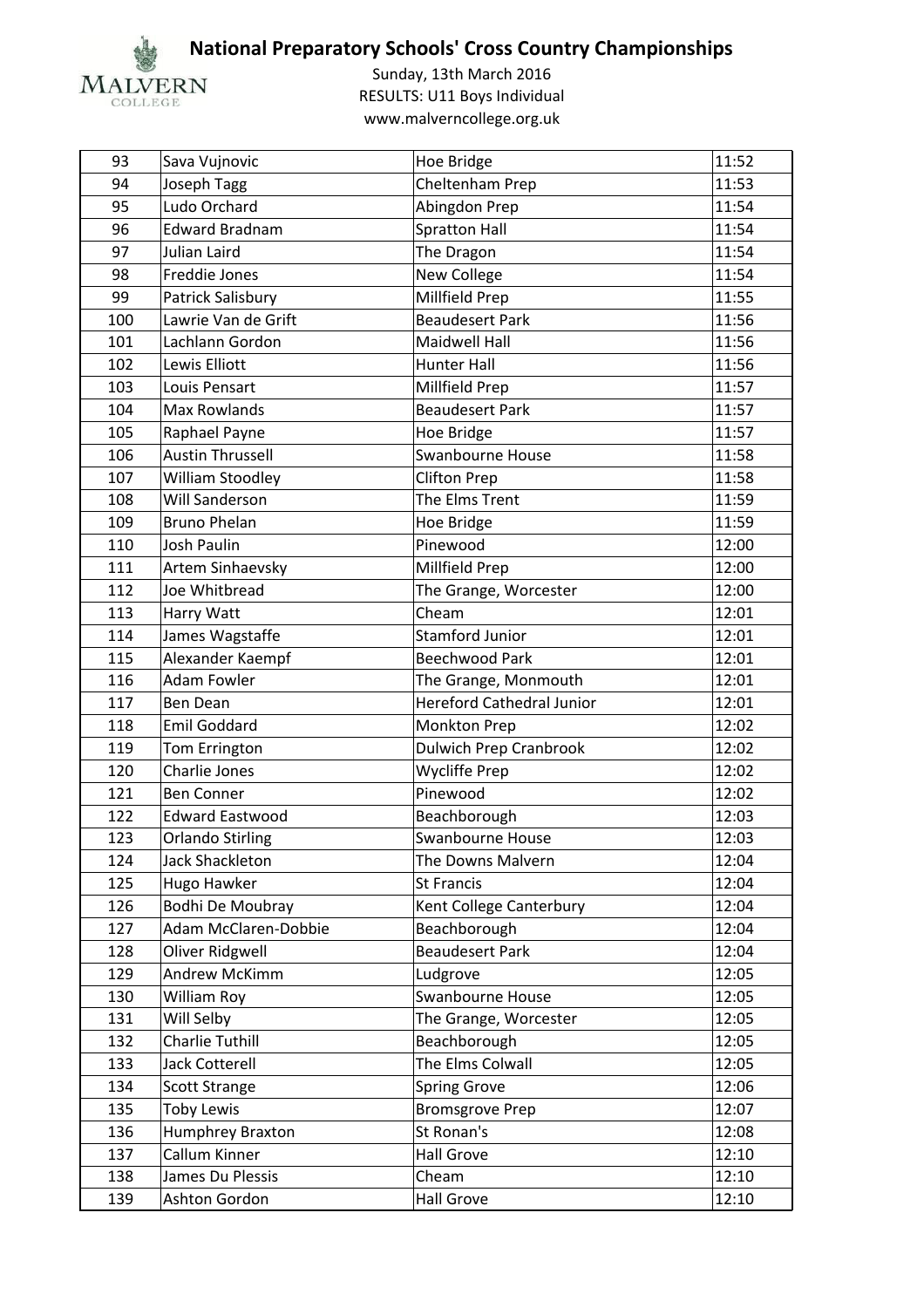

| 140 | James Corrigan          | Sedbergh Prep                    | 12:11 |
|-----|-------------------------|----------------------------------|-------|
| 141 | Samuel Branston         | <b>Abberley Hall</b>             | 12:11 |
| 142 | <b>Kit Skailes</b>      | The Grange, Monmouth             | 12:12 |
| 143 | <b>Freddie Billing</b>  | Monkton Prep                     | 12:12 |
| 144 | <b>Jack Andrews</b>     | <b>Hatherop Castle</b>           | 12:13 |
| 145 | Callum Wilkinson        | <b>Bromsgrove Prep</b>           | 12:13 |
| 146 | Charlie White           | <b>Colet Court</b>               | 12:14 |
| 147 | Joshua Dines            | Beachborough                     | 12:14 |
| 148 | <b>William Morris</b>   | The Grange, Monmouth             | 12:15 |
| 149 | Felix Warren            | St Hugh's Faringdon              | 12:15 |
| 150 | <b>Alex Evans</b>       | <b>Winterfold House</b>          | 12:16 |
| 151 | Harry Ewbank            | <b>Hunter Hall</b>               | 12:16 |
| 152 | Zachary Newsholme       | Rokeby                           | 12:17 |
| 153 | Rufus Ludlam            | S Anselm's                       | 12:17 |
| 154 | <b>Ben Jones</b>        | <b>St Francis</b>                | 12:18 |
| 155 | Lloyd Brownston         | Kimbolton Prep                   | 12:18 |
| 156 | <b>Matthew Rolfe</b>    | New College                      | 12:18 |
| 157 | <b>Elliott Hardisty</b> | Monkton Prep                     | 12:20 |
| 158 | <b>Edward Thompson</b>  | <b>Wycliffe Prep</b>             | 12:20 |
| 159 | <b>Arthur Sheppard</b>  | St Hugh's Faringdon              | 12:21 |
| 160 | <b>Jack Tawlks</b>      | <b>Wycliffe Prep</b>             | 12:21 |
| 161 | Charlie Ellison         | St Ronan's                       | 12:21 |
| 162 | Noah Acheson Fenton     | Rokeby                           | 12:22 |
| 163 | <b>Billy McDonough</b>  | <b>Bromsgrove Prep</b>           | 12:22 |
| 164 | Matthew Wilson          | <b>Spratton Hall</b>             | 12:22 |
| 165 | Campbell Fraser         | Kimbolton Prep                   | 12:23 |
| 166 | <b>Tom Street</b>       | Rokeby                           | 12:23 |
| 167 | Thomas Rayden           | <b>Beechwood Park</b>            | 12:23 |
| 168 | Joseph Martindale       | Monkton Prep                     | 12:23 |
| 169 | Sam Phillips            | <b>Hereford Cathedral Junior</b> | 12:23 |
| 170 | <b>Raffy Tate</b>       | Pinewood                         | 12:23 |
| 171 | Felix Dear              | St Ronan's                       | 12:24 |
| 172 | Jake Valkenburg         | City of London Freemen's         | 12:25 |
| 173 | Theo Wraight            | Gayhurst                         | 12:25 |
| 174 | <b>Hugo Carter</b>      | <b>Stamford Junior</b>           | 12:27 |
| 175 | Jonathan Morley-Cooper  | <b>Clifton Prep</b>              | 12:28 |
| 176 | Harry Speight           | <b>Spring Grove</b>              | 12:28 |
| 177 | Roderick Dewar          | <b>Spratton Hall</b>             | 12:28 |
| 178 | Joshua McDonald         | Old Hall                         | 12:30 |
| 179 | Luke Atkinson           | Sedbergh Prep                    | 12:30 |
| 180 | Joshua Nuttall          | S Anselm's                       | 12:31 |
| 181 | Joe Cox                 | Kent College Canterbury          | 12:32 |
| 182 | Tom McMillan            | The Downs Malvern                | 12:32 |
| 183 | Jude Richardson         | Cheltenham Prep                  | 12:33 |
| 184 | Amir Goodwin            | Ludgrove                         | 12:33 |
| 185 | Omar Kwaja-Clarke       | Dulwich Prep London              | 12:33 |
| 186 | Thomas Porter           | The Mall                         | 12:34 |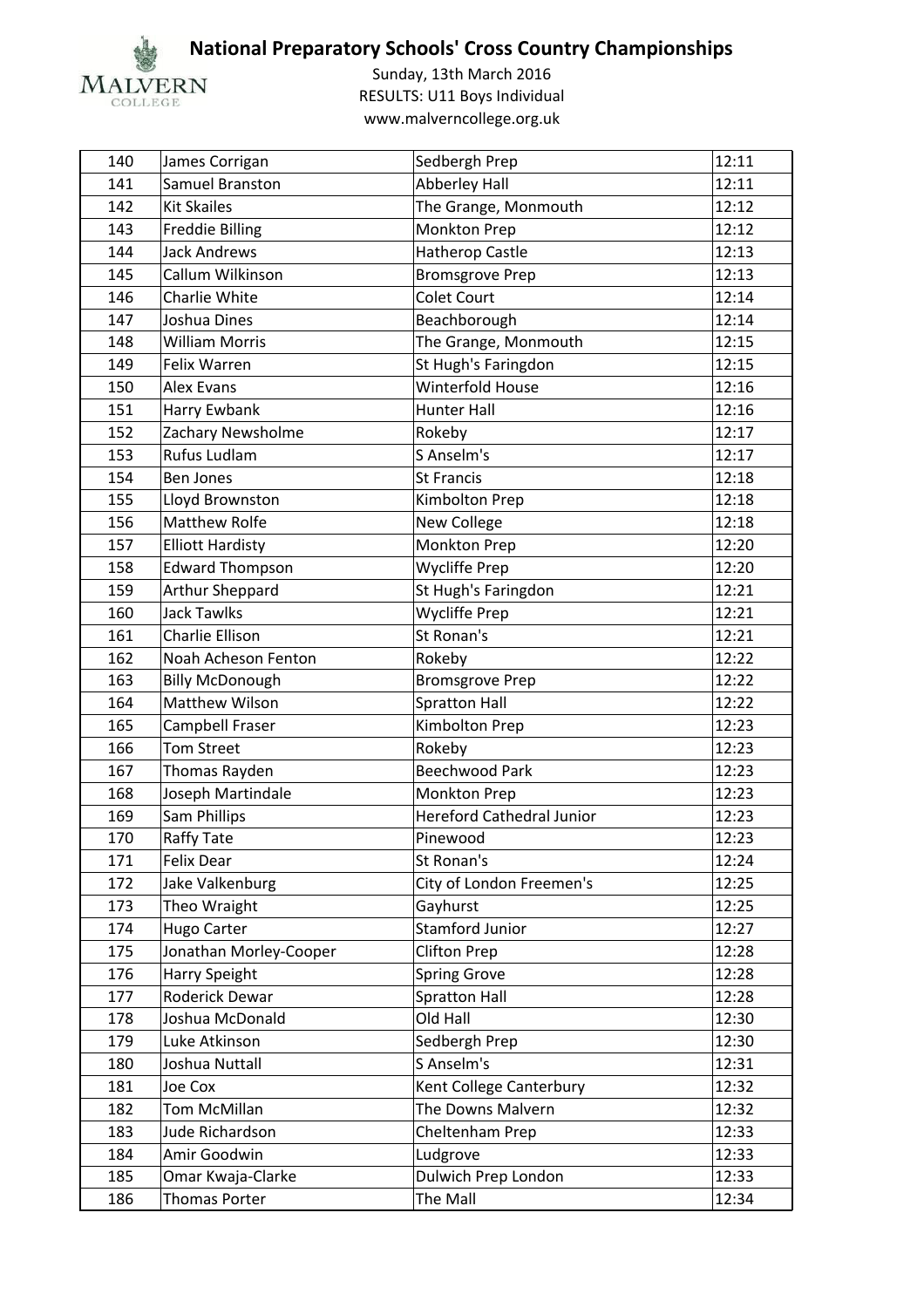

| 187 | <b>William Muncey</b>        | Swanbourne House                 | 12:34 |
|-----|------------------------------|----------------------------------|-------|
| 188 | <b>Mathias Potter</b>        | <b>West Hill Park</b>            | 12:34 |
| 189 | <b>Teddy Fleming</b>         | Gayhurst                         | 12:34 |
| 190 | Angus Evans                  | Hazlegrove                       | 12:35 |
| 191 | William Knight               | <b>Barlborough Hall</b>          | 12:35 |
| 192 | Nathan Emeny                 | The Grange, Worcester            | 12:36 |
| 193 | <b>Oscar Tranter</b>         | Gayhurst                         | 12:37 |
| 194 | <b>Jack Peters</b>           | <b>Spratton Hall</b>             | 12:38 |
| 195 | Harry Hubby                  | <b>Tockington Manor</b>          | 12:38 |
| 196 | Laurence Guard               | <b>Maidwell Hall</b>             | 12:39 |
| 197 | <b>Bradley Reynolds</b>      | Kent College Canterbury          | 12:39 |
| 198 | Oliver George                | Hoe Bridge                       | 12:39 |
| 199 | Logan Fitzpatrick            | <b>Tockington Manor</b>          | 12:40 |
| 200 | <b>Elliot Klemstine</b>      | <b>Stamford Junior</b>           | 12:40 |
| 201 | Henry Elsom                  | Rokeby                           | 12:41 |
| 202 | <b>Henry Evans</b>           | The Grange, Monmouth             | 12:42 |
| 203 | Henry Lund                   | <b>Falcons School</b>            | 12:42 |
| 204 | Doron Akinyanju              | <b>Summer Fields</b>             | 12:42 |
| 205 | <b>Charlie Berners-Price</b> | <b>Falcons School</b>            | 12:42 |
| 206 | Wilf Taylor                  | Kent College Canterbury          | 12:43 |
| 207 | <b>Oscar Gleason</b>         | <b>Summer Fields</b>             | 12:44 |
| 208 | Joe Cobb                     | <b>Spring Grove</b>              | 12:44 |
| 209 | Oliver Lloyd                 | The Grange, Monmouth             | 12:45 |
| 210 | <b>Edward Prideaux</b>       | <b>Abberley Hall</b>             | 12:46 |
| 211 | Joseph De Groote             | Sedbergh Prep                    | 12:46 |
| 212 | William Hanson               | <b>Maidwell Hall</b>             | 12:46 |
| 213 | Olly Winsor                  | Pinewood                         | 12:47 |
| 214 | Davis Chen                   | <b>Maidwell Hall</b>             | 12:47 |
| 215 | Finn Studer Schrader         | <b>Falcons School</b>            | 12:48 |
| 216 | Monty D'Arcy-Rice            | <b>Beaudesert Park</b>           | 12:48 |
| 217 | Max Turnbull                 | <b>Dulwich Prep Cranbrook</b>    | 12:49 |
| 218 | Casper Selwyn                | Gayhurst                         | 12:49 |
| 219 | Oliver Leonard               | <b>Wycliffe Prep</b>             | 12:51 |
| 220 | Oliver Lorenz                | Hazlegrove                       | 12:51 |
| 221 | Ollie Linton                 | <b>Clifton Prep</b>              | 12:51 |
| 222 | <b>Dylan Luttig</b>          | The Mall                         | 12:52 |
| 223 | Harvey Payne                 | <b>Abberley Hall</b>             | 12:52 |
| 224 | Ewan Duncan                  | The Mall                         | 12:53 |
| 225 | Max Vesty                    | Abberley Hall                    | 12:54 |
| 226 | Joseph Page                  | Hazlegrove                       | 12:54 |
| 227 | <b>Alex Mill</b>             | <b>Davenies</b>                  | 12:55 |
| 228 | Forbes Margrave              | City of London Freemen's         | 12:56 |
| 229 | <b>William Matthews</b>      | <b>Hereford Cathedral Junior</b> | 12:57 |
| 230 | Cassiun Langfield            | The Elms Trent                   | 12:58 |
| 231 | Mitchell Chapman             | The Elms Trent                   | 12:58 |
| 232 | Archie Combe                 | Hatherop Castle                  | 12:58 |
| 233 | Felix Aspray                 | Hatherop Castle                  | 13:00 |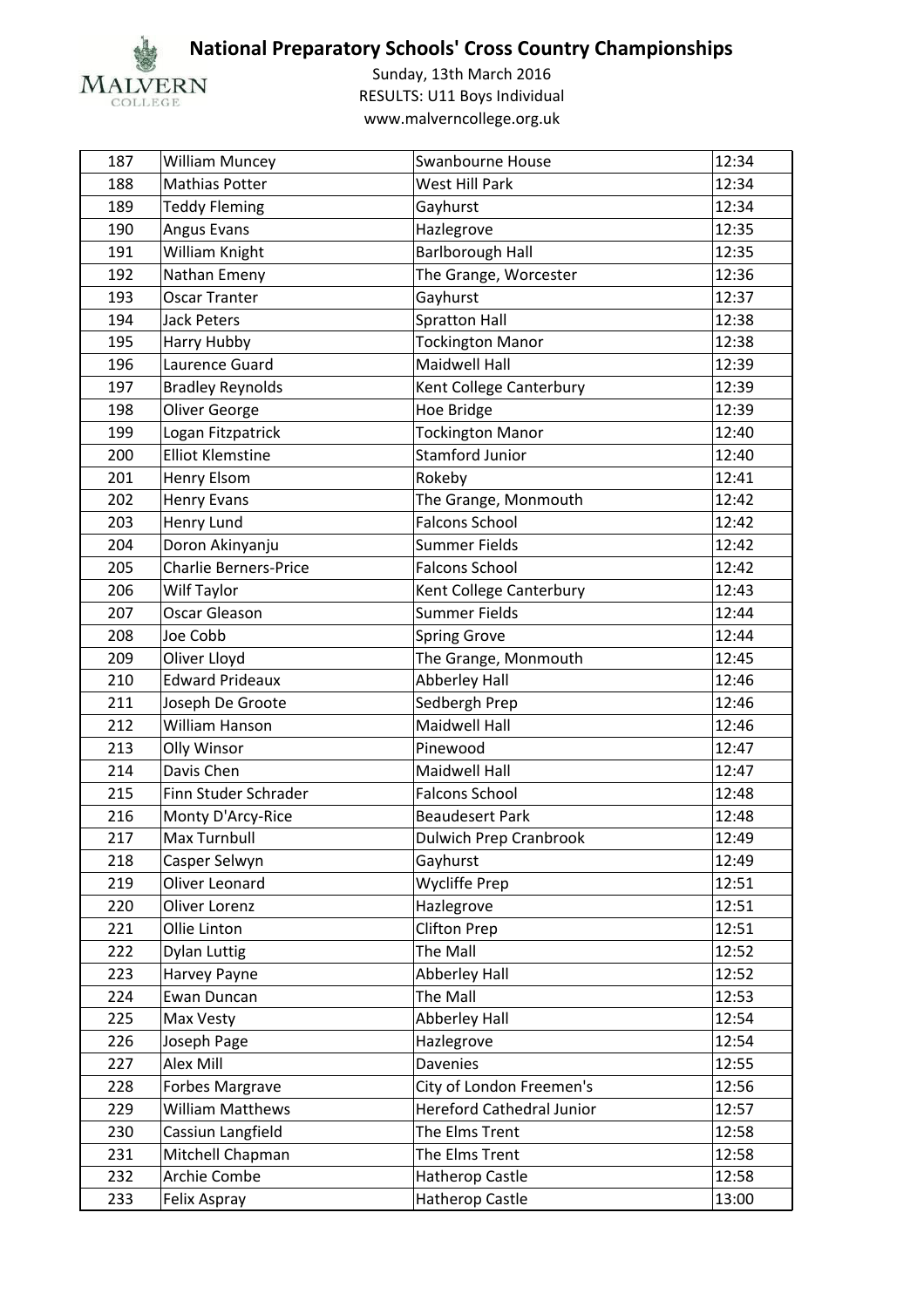

| 234 | <b>William Baker</b>     | St Richard's                     | 13:01 |
|-----|--------------------------|----------------------------------|-------|
| 235 | Ben Day                  | The Grange, Monmouth             | 13:01 |
| 236 | Humzah Dar               | <b>Blue Coat</b>                 | 13:03 |
| 237 | Ben Byas                 | <b>Clifton Prep</b>              | 13:03 |
| 238 | Max Woodford             | Pinewood                         | 13:03 |
| 239 | David Chen               | <b>Maidwell Hall</b>             | 13:05 |
| 240 | Jonny Harvey             | <b>Hatherop Castle</b>           | 13:05 |
| 241 | <b>Ben Hitching</b>      | Dulwich Prep London              | 13:05 |
| 242 | <b>Benito Pagliuca</b>   | <b>Blue Coat</b>                 | 13:06 |
| 243 | <b>Oliver Simmons</b>    | St Richard's                     | 13:08 |
| 244 | Zachary Vize             | City of London Freemen's         | 13:09 |
| 245 | <b>Felix Bowley</b>      | <b>Hereford Cathedral Junior</b> | 13:10 |
| 246 | Angus Ludlam             | S Anselm's                       | 13:10 |
| 247 | Sam Gunning              | Sedbergh Prep                    | 13:10 |
| 248 | Jake Kearns              | Gayhurst                         | 13:11 |
| 249 | Augustus Stanhope        | Summer Fields                    | 13:12 |
| 250 | William Bellamy          | Kimbolton Prep                   | 13:13 |
| 251 | <b>Thomas Harrison</b>   | S Anselm's                       | 13:14 |
| 252 | Andrew Payne             | <b>Hill House</b>                | 13:14 |
| 253 | <b>Archie Saunders</b>   | St Hugh's Faringdon              | 13:15 |
| 254 | Sammy Unsworth           | S Anselm's                       | 13:15 |
| 255 | Cameron Davey            | <b>Spring Grove</b>              | 13:18 |
| 256 | <b>Archie Carter</b>     | S Anselm's                       | 13:19 |
| 257 | Henry Knights            | City of London Freemen's         | 13:19 |
| 258 | Hugo Cornwell            | The Elms Colwall                 | 13:22 |
| 259 | <b>William Sanderson</b> | <b>Stamford Junior</b>           | 13:24 |
| 260 | <b>Fergus Morris</b>     | The Downs Malvern                | 13:25 |
| 261 | Nathanael Scarlett       | Dulwich Prep London              | 13:25 |
| 262 | Luke Swinfen             | <b>Maidwell Hall</b>             | 13:26 |
| 263 | Leo Scothern             | <b>Barlborough Hall</b>          | 13:30 |
| 264 | <b>Adam Cowlishaw</b>    | <b>Barlborough Hall</b>          | 13:33 |
| 265 | Joshua Pryce             | Old Hall                         | 13:33 |
| 266 | Samuel Foskett           | Old Hall                         | 13:34 |
| 267 | Kian Hasson              | <b>Abberley Hall</b>             | 13:34 |
| 268 | Sam Hartopp              | Willington                       | 13:40 |
| 269 | Daniel Grinnall          | Abberley Hall                    | 13:42 |
| 270 | Joshua Acela             | The Mall                         | 13:44 |
| 271 | Oscar Allen              | Willington                       | 13:45 |
| 272 | Louis Newman             | <b>Clifton Prep</b>              | 13:47 |
| 273 | <b>Gabriel Pretty</b>    | The Mall                         | 13:49 |
| 274 | Connor Gorman            | St Ronan's                       | 14:10 |
| 275 | Morgan Jones             | The Elms Trent                   | 14:10 |
| 276 | <b>Bem Stringer</b>      | The Dragon                       | 14:11 |
| 277 | Druan Shah               | <b>Falcons School</b>            | 14:14 |
| 278 | Joseph Mason             | <b>Beechwood Park</b>            | 14:21 |
| 279 | Joseph Buzzeo            | <b>Barlborough Hall</b>          | 14:45 |
| 280 | Oliver Weeks             | Winterfold House                 | 15:13 |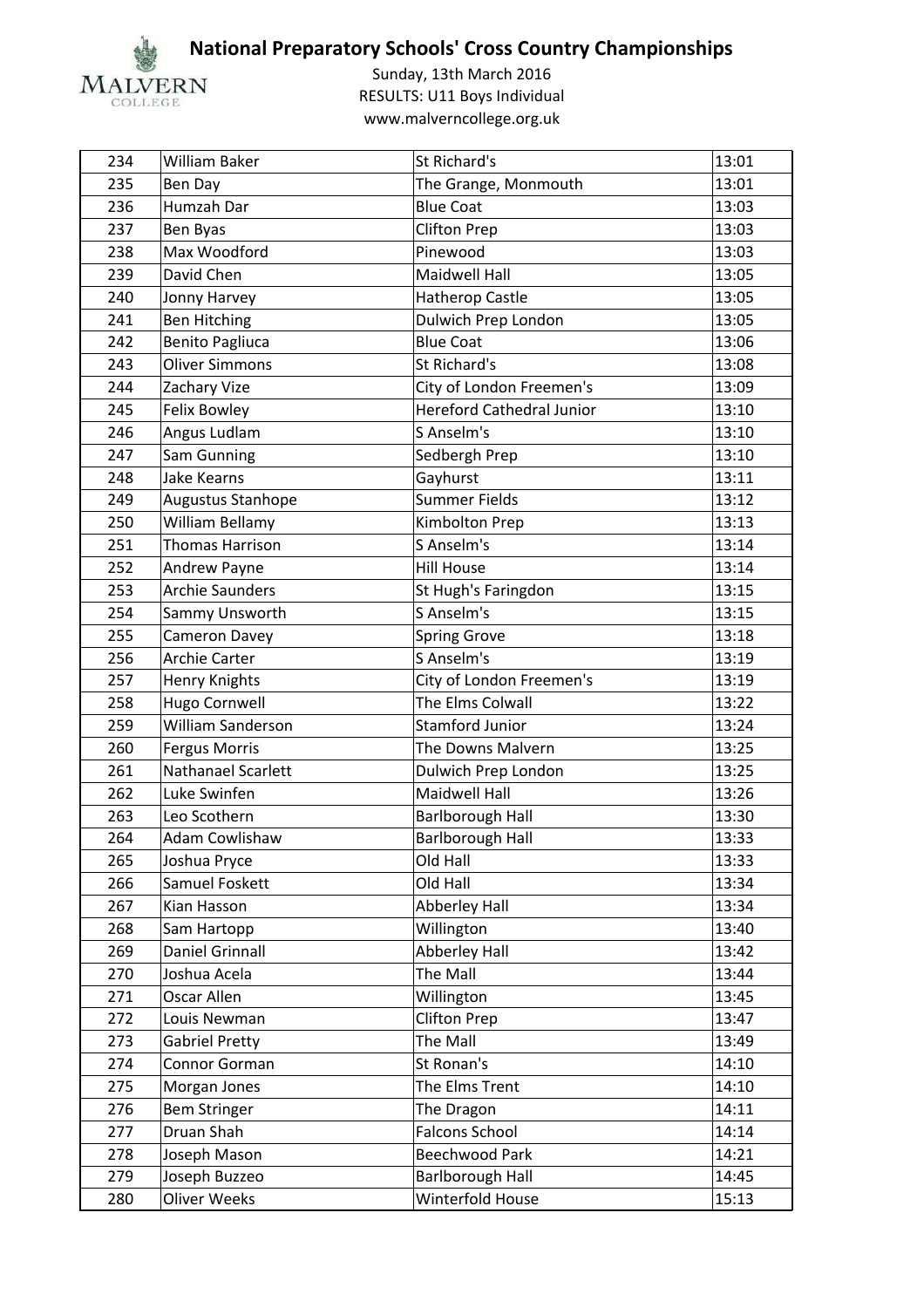

| 281 | Milo Vielceli-Mellor | Swanbourne House | 15:46 |
|-----|----------------------|------------------|-------|
| 282 | Dominic Hill         | Winterfold House | 16:15 |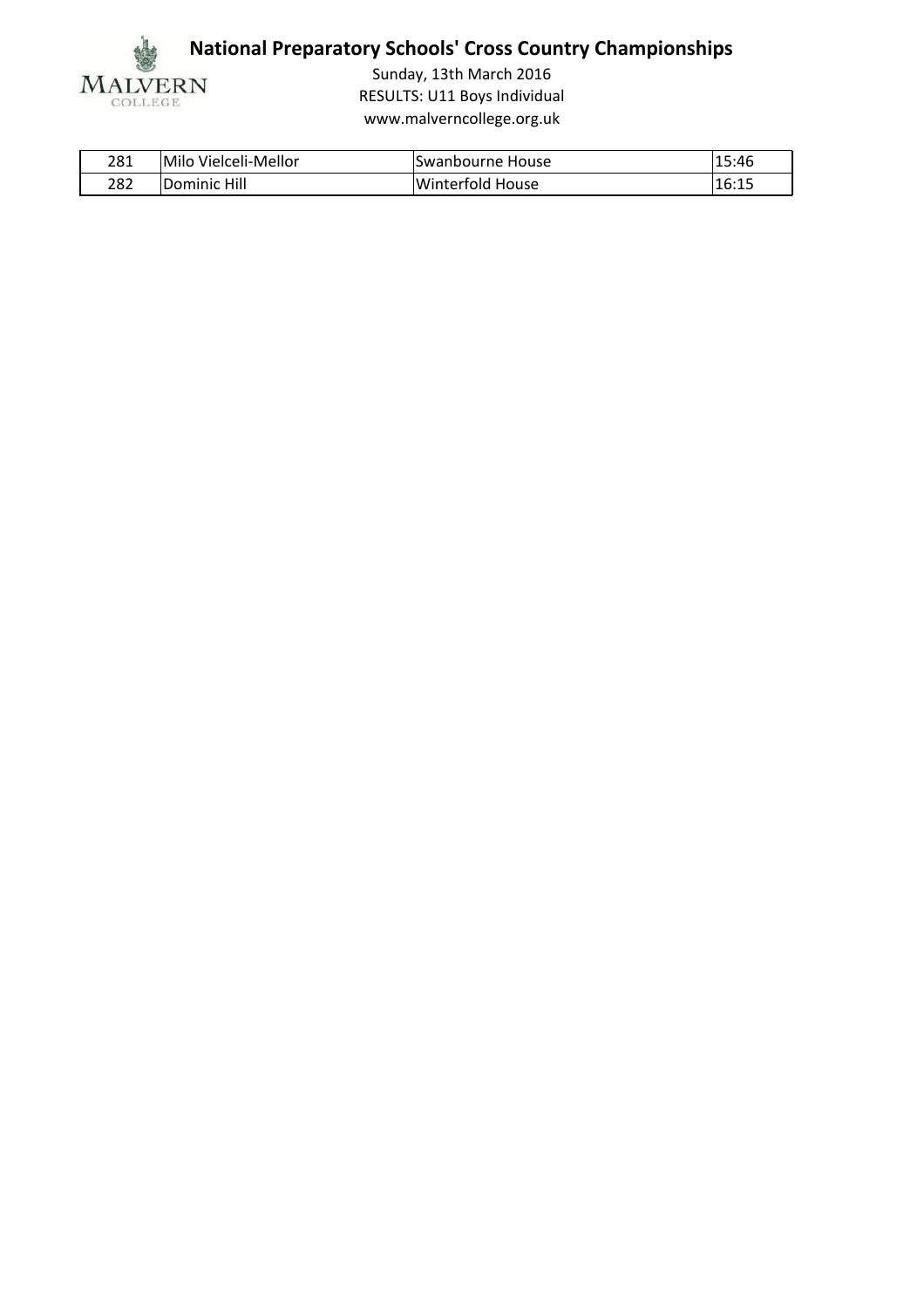

| Position       | Name                     | School                        | Time  |
|----------------|--------------------------|-------------------------------|-------|
| Girls U11      |                          |                               |       |
| $\mathbf{1}$   | Nathalie Camp            | <b>Hall Grove</b>             | 08:23 |
| $\overline{2}$ | Daisy Pellow             | Millfield Prep                | 08:30 |
| 3              | Alice Atkinson           | The Grange, Worcester         | 08:35 |
| 4              | Lily Nicholson           | Pinewood                      | 08:44 |
| 5              | Lara Marsh               | Cheam                         | 08:46 |
| 6              | Clemmie Crosthwaite-Eyre | Hanford                       | 08:47 |
| $\overline{7}$ | Sophie Slack             | Derwent Lodge                 | 08:49 |
| 8              | <b>Lily Slack</b>        | Derwent Lodge                 | 08:50 |
| 9              | Lucia Mosca              | Kimbolton Prep                | 08:52 |
| 10             | Maddie Todd              | Kimbolton Prep                | 08:53 |
| 11             | <b>Hermione Brewster</b> | <b>Beaudesert Park</b>        | 08:55 |
| 12             | Olivia Williams          | <b>Spratton Hall</b>          | 08:56 |
| 13             | Fern Deshon              | <b>Monkton Prep</b>           | 08:56 |
| 14             | Sophia Russell           | Cheam                         | 08:57 |
| 15             | Amelia Horsey            | Cheam                         | 08:58 |
| 16             | Sophie Thompson          | Danes Hill                    | 08:58 |
| 17             | Isabella Chapman         | Beechwood Park                | 08:59 |
| 18             | Freya Gregory            | <b>Beaudesert Park</b>        | 09:01 |
| 19             | Milly Batchelor          | Manor                         | 09:02 |
| 20             | Laura Hayton Lee         | St Richard's                  | 09:04 |
| 21             | Olivia Corner            | Kimbolton Prep                | 09:05 |
| 22             | Alice de Pelet           | Hazlegrove                    | 09:06 |
| 23             | <b>Ellie Monk</b>        | <b>Hall Grove</b>             | 09:08 |
| 24             | Alice Hellyar            | Kent College Canterbury       | 09:08 |
| 25             | Maddie Clark             | <b>Dulwich Prep Cranbrook</b> | 09:09 |
| 26             | Zara Pollock             | <b>Stamford Junior</b>        | 09:09 |
| 27             | Sienna Bates             | Ashford Prep                  | 09:11 |
| 28             | Aoife McGuire            | Manor                         | 09:12 |
| 29             | <b>Emma Youngs</b>       | The Downs Malvern             | 09:12 |
| 30             | Alice Anderson           | Leweston                      | 09:14 |
| 31             | Freya Newman             | The Elms Colwall              | 09:14 |
| 32             | Greta Shannon            | <b>Dulwich Prep Cranbrook</b> | 09:15 |
| 33             | Katie Henley             | <b>Dulwich Prep Cranbrook</b> | 09:16 |
| 34             | Clara Urquijo            | Hanford                       | 09:17 |
| 35             | Fenella Bugel            | The Dragon                    | 09:17 |
| 36             | Daisy Coulson-Bascombe   | Kimbolton Prep                | 09:17 |
| 37             | Cayetana Cascon Pulido   | The Downs Malvern             | 09:19 |
| 38             | Gigi Dunbar-Johnson      | <b>Spring Grove</b>           | 09:19 |
| 39             | Lily Hutton              | The Grange, Worcester         | 09:20 |
| 40             | Imogen Wiggin            | Cheam                         | 09:22 |
| 41             | Zoe Lawrence             | Danes Hill                    | 09:22 |
| 42             | Sadie Werrett            | Kimbolton Prep                | 09:23 |
| 43             | Charlotte Munro          | Swanbourne House              | 09:23 |
| 44             | Minnie Fletcher          | Pinewood                      | 09:24 |
| 45             | Izzy Anton Smith         | Cheltenham Prep               | 09:24 |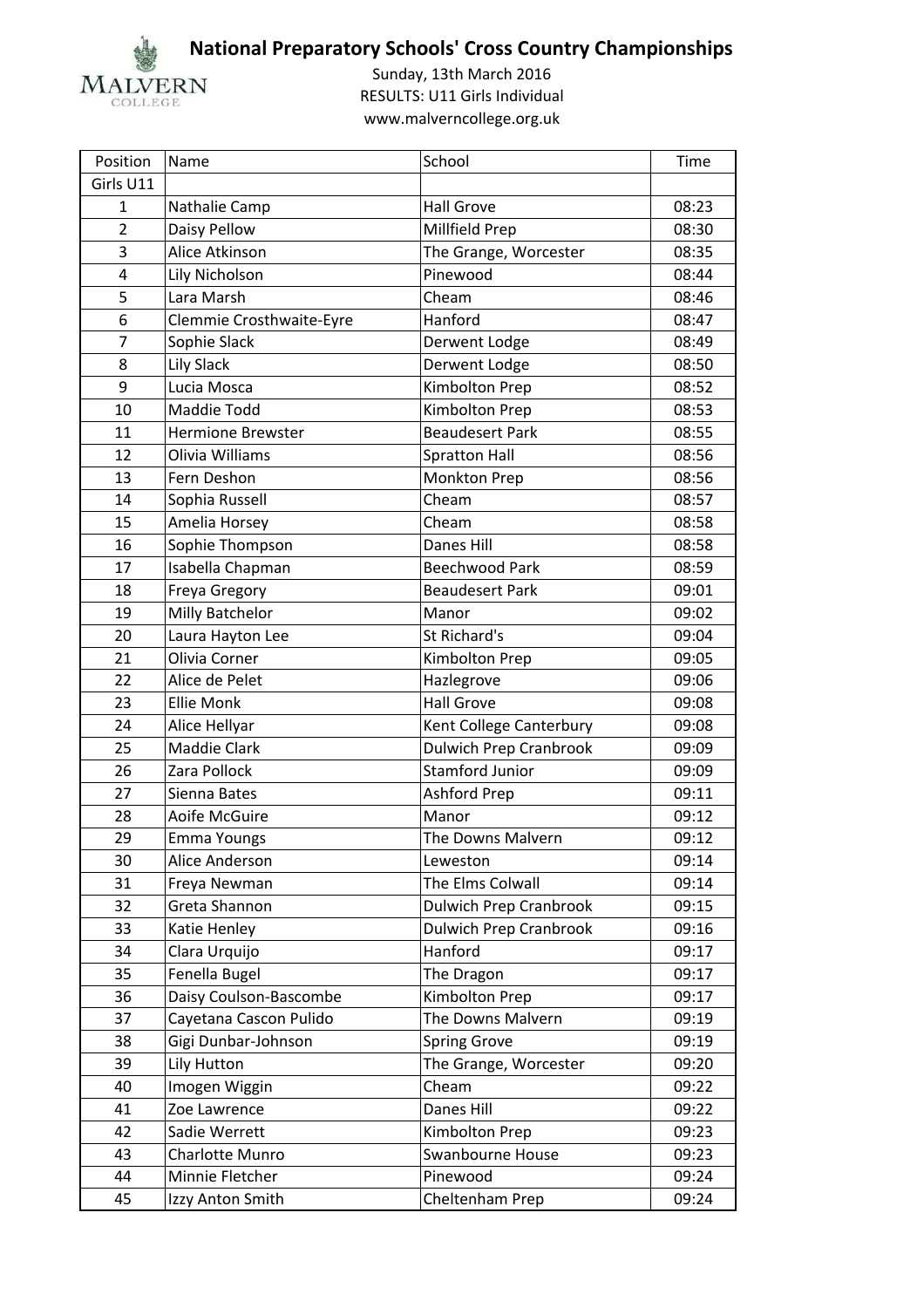

| 46 | <b>Rosey Millar</b>    | <b>Hall Grove</b>                | 09:25 |
|----|------------------------|----------------------------------|-------|
| 47 | Flora May              | Cheam                            | 09:26 |
| 48 | <b>Annie Miners</b>    | St Hugh's Faringdon              | 09:26 |
| 49 | Lottie Doherty         | <b>Warwick Prep</b>              | 09:27 |
| 50 | Emilia Jensen          | Cheam                            | 09:30 |
| 51 | <b>Lily Stewart</b>    | St Ronan's                       | 09:32 |
| 52 | Elizabeth Veitch       | Old Hall                         | 09:32 |
| 53 | Hannah Knightbridge    | <b>Brentwood Prep</b>            | 09:34 |
| 54 | Charlotte Wordsworth   | Pinewood                         | 09:35 |
| 55 | Millie Gunning         | Sedbergh Prep                    | 09:35 |
| 56 | Mimi Green             | Wycliffe Prep                    | 09:36 |
| 57 | Lara Rusinov           | Hazlegrove                       | 09:36 |
| 58 | Kitty Marvin           | St Margaret's Calne              | 09:36 |
| 59 | Abigail Barker         | <b>Bromsgrove Prep</b>           | 09:37 |
| 60 | Leia Twigg             | The Elms Trent                   | 09:38 |
| 61 | Martina Anglada-Calda  | <b>Clifton Prep</b>              | 09:39 |
| 62 | <b>Teigan Sullivan</b> | Kent College Canterbury          | 09:39 |
| 63 | Lili Hargreaves        | Manor                            | 09:39 |
| 64 | Claudia Phelan         | Hoe Bridge                       | 09:40 |
| 65 | Olivia Lennard         | <b>Hill House</b>                | 09:40 |
| 66 | Lily Mallinson         | St Margaret's Calne              | 09:41 |
| 67 | Kate Lazarides         | St Ronan's                       | 09:42 |
| 68 | Olivia Teale           | <b>Hereford Cathedral Junior</b> | 09:42 |
| 69 | Tanaya Ghosh           | <b>Clifton Prep</b>              | 09:42 |
| 70 | Eden Robinson          | Kent College Canterbury          | 09:44 |
| 71 | Iona Campbell          | <b>Tockington Manor</b>          | 09:45 |
| 72 | Amelia Pillar          | The Dragon                       | 09:45 |
| 73 | Molly Doherty          | <b>Warwick Prep</b>              | 09:46 |
| 74 | Eliza Ellis            | Hanford                          | 09:46 |
| 75 | Lauren Hewett          | <b>Spratton Hall</b>             | 09:46 |
| 76 | Alys Wakeling          | <b>Tockington Manor</b>          | 09:46 |
| 77 | Sara-Luisa Riolo       | Derwent Lodge                    | 09:47 |
| 78 | Darcy Gray             | The Grange, Worcester            | 09:48 |
| 79 | Lara Shaw              | The Grange, Worcester            | 09:50 |
| 80 | Ophelia James          | Hanford                          | 09:51 |
| 81 | Louise Osborne         | <b>Bromsgrove Prep</b>           | 09:51 |
| 82 | Charlotte Greenham     | St Hugh's Faringdon              | 09:52 |
| 83 | <b>Tilly Lacey</b>     | The Elms Colwall                 | 09:52 |
| 84 | Polly Wooddisse        | Hanford                          | 09:52 |
| 85 | Alice Morgan           | St Hugh's Faringdon              | 09:53 |
| 86 | Connie Palmer          | <b>Wycliffe Prep</b>             | 09:54 |
| 87 | Oakley Corker-Trow     | <b>Barlborough Hall</b>          | 09:54 |
| 88 | Holly Johnson          | Leweston                         | 09:54 |
| 89 | Sarah Vandenberg       | <b>Hall Grove</b>                | 09:55 |
| 90 | Emma Willy             | <b>Brentwood Prep</b>            | 09:55 |
| 91 | <b>Ginny Bruce</b>     | Leweston                         | 09:56 |
| 92 | Caye Dobson-Pinillos   | <b>Beaudesert Park</b>           | 09:56 |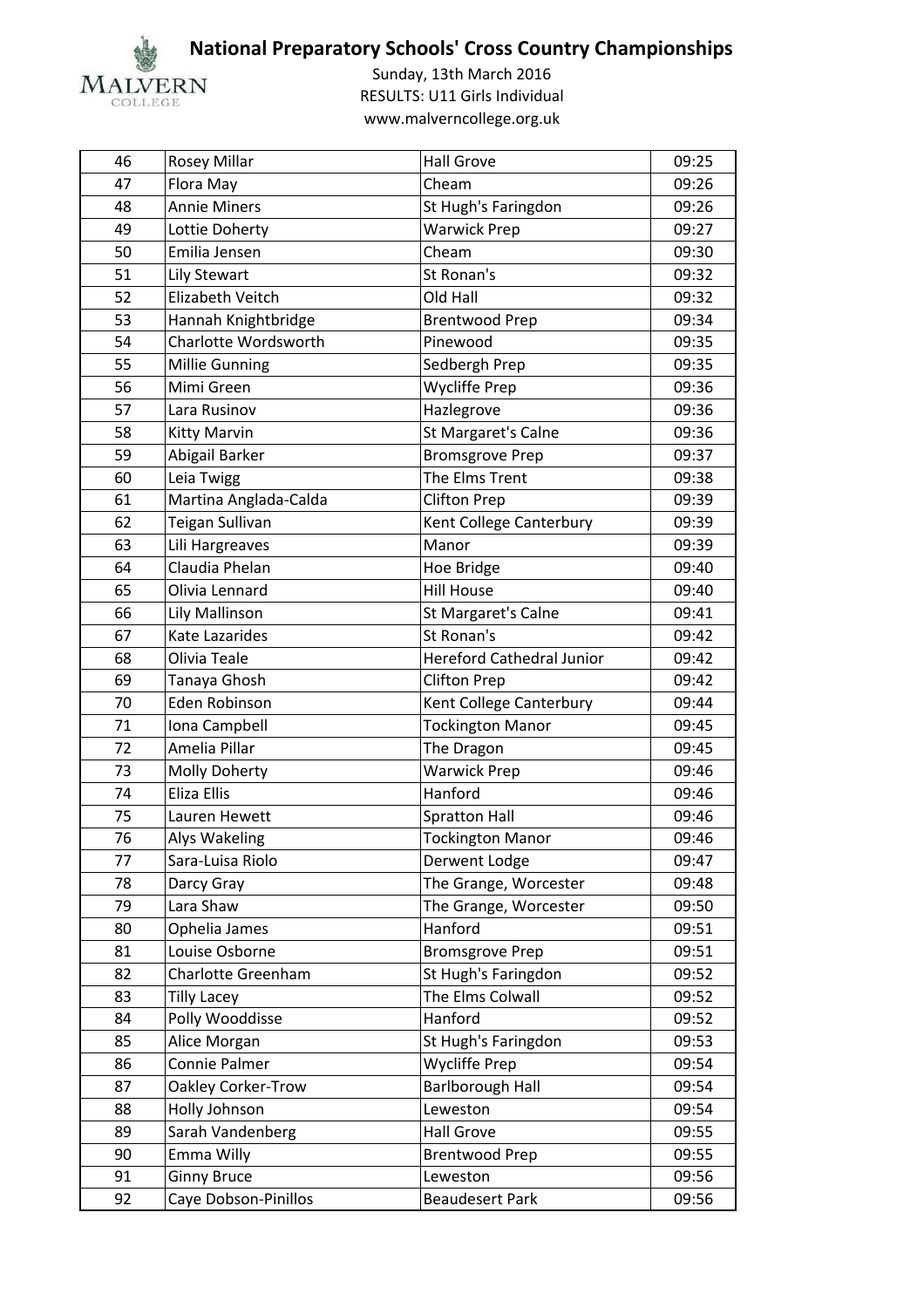

| 93  | Daisy Pyke                | Hazlegrove                    | 09:57 |
|-----|---------------------------|-------------------------------|-------|
| 94  | Tilda Maculan             | <b>Beaudesert Park</b>        | 09:58 |
| 95  | Emma Crossland            | <b>Abberley Hall</b>          | 09:58 |
| 96  | Lucy Atkins               | The Elms Trent                | 09:59 |
| 97  | Rebecca Eales             | <b>Spratton Hall</b>          | 09:59 |
| 98  | Alice Brown               | <b>High March</b>             | 10:00 |
| 99  | Bella Redman              | St Margaret's Calne           | 10:00 |
| 100 | Kitty Muyksen             | Derwent Lodge                 | 10:00 |
| 101 | Jess Wilton               | Ashford Prep                  | 10:01 |
| 102 | <b>Isabelle Toms</b>      | <b>Brentwood Prep</b>         | 10:02 |
| 103 | Pippa Royle               | <b>St Francis</b>             | 10:03 |
| 104 | Carys Attwell             | <b>Stamford Junior</b>        | 10:04 |
| 105 | Ottilie Sykes             | Hazlegrove                    | 10:04 |
| 106 | Florence Ward             | St Margaret's Calne           | 10:04 |
| 107 | Amelia Wheeler            | Pinewood                      | 10:04 |
| 108 | Imogen Hodge              | <b>Warwick Prep</b>           | 10:05 |
| 109 | Chloe Mackellar           | The Downs Malvern             | 10:05 |
| 110 | <b>Millie Perkins</b>     | <b>Warwick Prep</b>           | 10:06 |
| 111 | Isobel Elwood             | S Anselm's                    | 10:06 |
| 112 | Jasmine Caley             | Millfield Prep                | 10:07 |
| 113 | Louisa Haycock            | <b>High March</b>             | 10:08 |
| 114 | <b>Emily Murray</b>       | <b>Clifton Prep</b>           | 10:08 |
| 115 | Chloe Plumb               | Kent College Canterbury       | 10:08 |
| 116 | Charlotte Gouldby         | Millfield Prep                | 10:08 |
| 117 | Maisie Westbrook          | The Dragon                    | 10:08 |
| 118 | Cecily Tebbutt            | <b>St Francis</b>             | 10:08 |
| 119 | Florence Hooper           | <b>Spratton Hall</b>          | 10:08 |
| 120 | <b>Clemmie Hargreaves</b> | The Elms Colwall              | 10:08 |
| 121 | Katie Shutt               | <b>Tockington Manor</b>       | 10:09 |
| 122 | Olivia Conner             | <b>High March</b>             | 10:10 |
| 123 | Amy Pinfield              | <b>Bromsgrove Prep</b>        | 10:11 |
| 124 | Francesca Jenkins         | Maidwell Hall                 | 10:11 |
| 125 | Thea Mathieson            | <b>Brentwood Prep</b>         | 10:11 |
| 126 | Amelia Elwood             | S Anselm's                    | 10:11 |
| 127 | Arabella Cotton           | Manor                         | 10:12 |
| 128 | Tabitha Platt             | Hoe Bridge                    | 10:12 |
| 129 | Olivia Martin             | <b>Hill House</b>             | 10:13 |
| 130 | Martha Llewellen Palmer   | Cheltenham Prep               | 10:13 |
| 131 | <b>Ellie Nicholls</b>     | The Grange, Worcester         | 10:13 |
| 132 | Annabelle Bramall         | Swanbourne House              | 10:14 |
| 133 | Sofia Best                | <b>Dulwich Prep Cranbrook</b> | 10:14 |
| 134 | Natasha Mountain          | Stamford Junior               | 10:14 |
| 135 | Charlotte Warren          | <b>Clifton Prep</b>           | 10:14 |
| 136 | Ailsa Malcolm             | Danes Hill                    | 10:15 |
| 137 | Sophia Denham             | The Dragon                    | 10:16 |
| 138 | <b>Grace Mansfield</b>    | Monkton Prep                  | 10:16 |
| 139 | Poppy McCutcheon          | Danes Hill                    | 10:16 |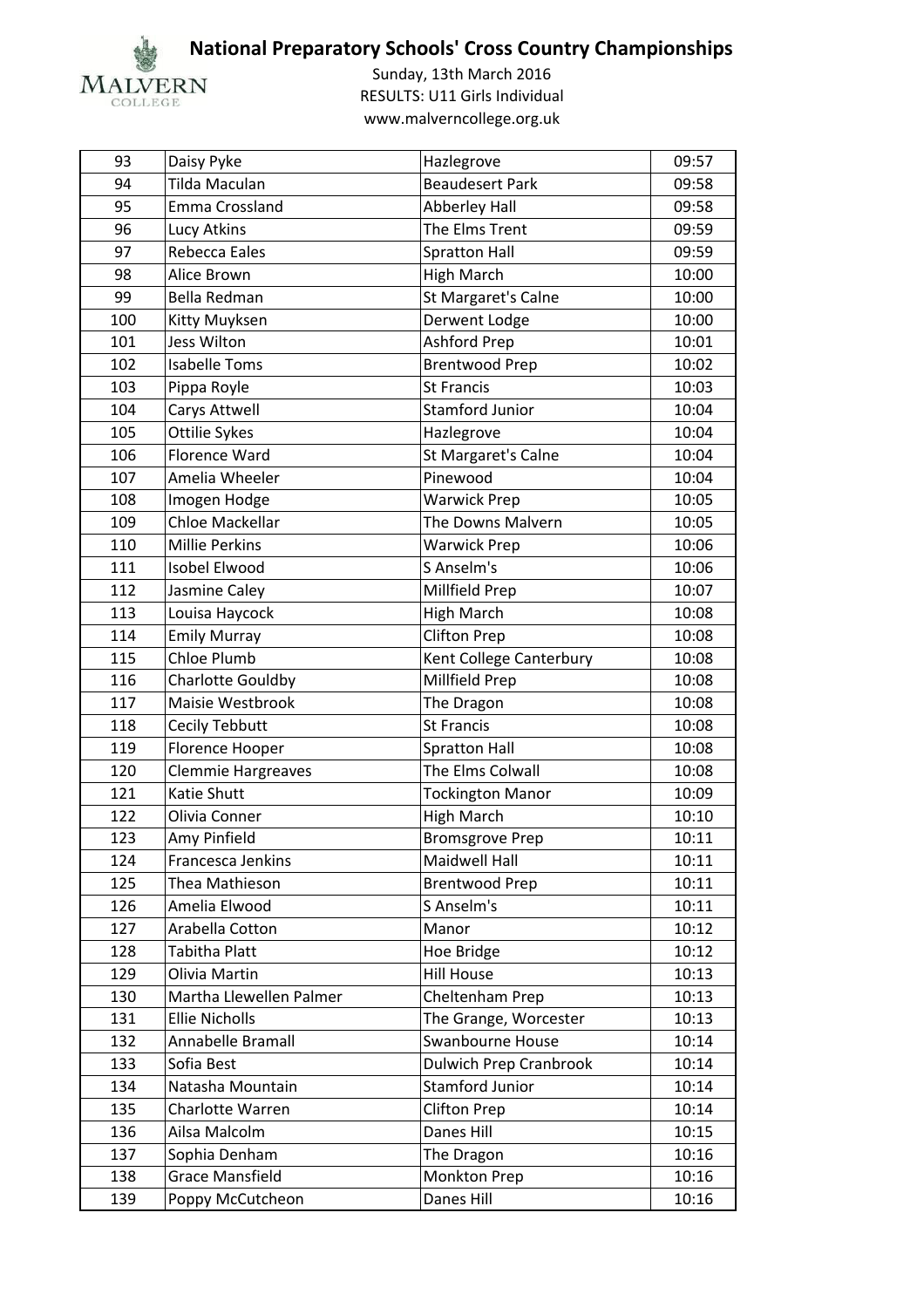

| 140 | Olivia Young            | Ashford Prep                     | 10:16 |
|-----|-------------------------|----------------------------------|-------|
| 141 | Jemima Vaughan-Hawkins  | <b>Bromsgrove Prep</b>           | 10:17 |
| 142 | Freya Cope              | Sedbergh Prep                    | 10:17 |
| 143 | Pippa Darlington        | Sedbergh Prep                    | 10:17 |
| 144 | Emilia (Mimi) Vorster   | Derwent Lodge                    | 10:18 |
| 145 | Molly Colwell           | Leweston                         | 10:18 |
| 146 | Carina Hand             | Hazlegrove                       | 10:18 |
| 147 | <b>Isabelle Preston</b> | <b>Tockington Manor</b>          | 10:18 |
| 148 | Flora Spenlove-Brown    | Leweston                         | 10:19 |
| 149 | Kara Irmak              | Kent College Canterbury          | 10:20 |
| 150 | Molly Armytage          | St Hugh's Faringdon              | 10:21 |
| 151 | Jessica Rowland         | <b>Hill House</b>                | 10:21 |
| 152 | Sophie Gloster          | <b>Warwick Prep</b>              | 10:21 |
| 153 | Millie de Giles         | The Elms Colwall                 | 10:22 |
| 154 | Amelia Wiliams          | <b>Hereford Cathedral Junior</b> | 10:22 |
| 155 | Saffron Crump           | The Grange, Worcester            | 10:22 |
| 156 | Jesse Bo Finlay         | <b>Barlborough Hall</b>          | 10:22 |
| 157 | Rosie Hodgson           | <b>St Francis</b>                | 10:23 |
| 158 | Amelia Hicks            | <b>St Francis</b>                | 10:26 |
| 159 | <b>Eve Billing</b>      | Monkton Prep                     | 10:27 |
| 160 | Lovisa Zachrisson       | Kimbolton Prep                   | 10:27 |
| 161 | Theodora Wornham        | Manor                            | 10:28 |
| 162 | <b>Evie Tapper</b>      | St Ronan's                       | 10:28 |
| 163 | Jessica Stephens        | Pinewood                         | 10:28 |
| 164 | Tabitha Waddington      | Monkton Prep                     | 10:29 |
| 165 | Georgina Hunt           | <b>Spratton Hall</b>             | 10:29 |
| 166 | Evie De                 | Cheltenham Prep                  | 10:29 |
| 167 | <b>Ruby Hodges</b>      | <b>Bromsgrove Prep</b>           | 10:29 |
| 168 | Darcy Drake             | <b>Beechwood Park</b>            | 10:29 |
| 169 | Sydney Evenden          | St Margaret's Calne              | 10:30 |
| 170 | Olivia Goodwin          | St Hugh's Faringdon              | 10:30 |
| 171 | Zara Vaughan            | Hanford                          | 10:31 |
| 172 | Deia French             | <b>Brentwood Prep</b>            | 10:31 |
| 173 | Phoebe Whawell          | S Anselm's                       | 10:32 |
| 174 | Arabella Shuttleworth   | <b>Abberley Hall</b>             | 10:32 |
| 175 | India Wyatt             | Maidwell Hall                    | 10:33 |
| 176 | <b>Emmeline Liddle</b>  | <b>Spring Grove</b>              | 10:33 |
| 177 | Eve McKeown             | <b>Hunter Hall</b>               | 10:33 |
| 178 | Anastasiia Danilova     | The Downs Malvern                | 10:34 |
| 179 | Maia Noonan             | <b>Blue Coat</b>                 | 10:34 |
| 180 | Polina Whitehead        | Sedbergh Prep                    | 10:34 |
| 181 | <b>Heather Booth</b>    | Sedbergh Prep                    | 10:36 |
| 182 | <b>Alex Cantwell</b>    | St Hugh's Faringdon              | 10:36 |
| 183 | Emma Marsh              | St Ronan's                       | 10:36 |
| 184 | Poppy Johnson           | Hoe Bridge                       | 10:37 |
| 185 | Julia Foster            | <b>High March</b>                | 10:37 |
| 186 | Amber Finlay            | <b>Barlborough Hall</b>          | 10:38 |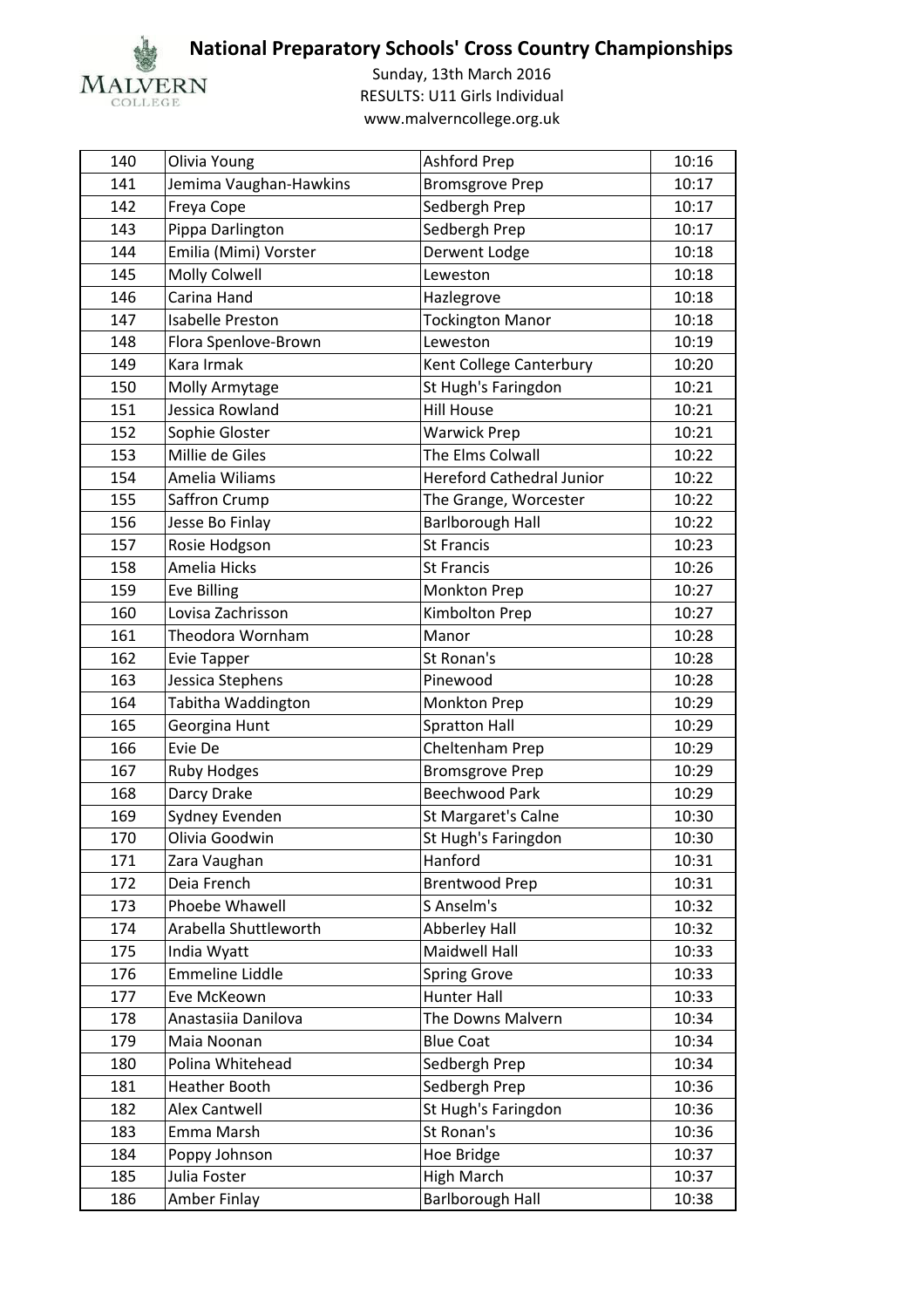

| 187 | Lara Walker            | <b>Tockington Manor</b>          | 10:38 |
|-----|------------------------|----------------------------------|-------|
| 188 | Charlotte Gilham       | <b>Beechwood Park</b>            | 10:39 |
| 189 | Isla Gregory           | <b>Beaudesert Park</b>           | 10:40 |
| 190 | Mary Needham           | The Downs Malvern                | 10:41 |
| 191 | Mina Angus             | <b>St Francis</b>                | 10:41 |
| 192 | Elizabeth Horn         | The Downs Malvern                | 10:41 |
| 193 | Matilda Segalini-Bower | <b>Hereford Cathedral Junior</b> | 10:42 |
| 194 | Jena Harvey            | <b>Wycliffe Prep</b>             | 10:42 |
| 195 | <b>Elsie Barker</b>    | Sedbergh Prep                    | 10:43 |
| 196 | <b>Riley Jones</b>     | Hoe Bridge                       | 10:43 |
| 197 | Maddie Lingard         | Chesham Prep School              | 10:44 |
| 198 | Clova Logan            | Cheltenham Prep                  | 10:45 |
| 199 | Zara Brown             | <b>Stamford Junior</b>           | 10:46 |
| 200 | Jasmine Jackson        | <b>Wycliffe Prep</b>             | 10:46 |
| 201 | Izzy Utley             | Swanbourne House                 | 10:47 |
| 202 | Jemina Young           | <b>Clifton Prep</b>              | 10:48 |
| 203 | Anna Andrews           | <b>Danes Hill</b>                | 10:49 |
| 204 | Ella Kershaw-Crombie   | <b>Bromsgrove Prep</b>           | 10:49 |
| 205 | <b>Molly Grier</b>     | <b>Hereford Cathedral Junior</b> | 10:49 |
| 206 | <b>Alice Matthews</b>  | <b>Hereford Cathedral Junior</b> | 10:50 |
| 207 | Katie Rathbone         | <b>Wycliffe Prep</b>             | 10:51 |
| 208 | Jemima Hancock         | St Ronan's                       | 10:52 |
| 209 | <b>Eleanor Davis</b>   | Millfield Prep                   | 10:53 |
| 210 | <b>Emily Oates</b>     | Swanbourne House                 | 10:54 |
| 211 | Ingrid Arias-Belzer    | <b>Clifton Prep</b>              | 10:55 |
| 212 | Isabella Loi           | Leweston                         | 10:56 |
| 213 | Jaime Stirk            | Winterfold House                 | 10:58 |
| 214 | Caitlin Milborne       | St Ronan's                       | 10:59 |
| 215 | Florence Spackman      | The Dragon                       | 10:59 |
| 216 | Kitty Lawson           | Kingsley                         | 10:59 |
| 217 | Miranda Jackson        | <b>Spratton Hall</b>             | 10:59 |
| 218 | Poppy Goode            | <b>Monkton Prep</b>              | 11:01 |
| 219 | Maddie Bould           | Old Hall                         | 11:03 |
| 220 | <b>Edie Gale</b>       | The Elms Trent                   | 11:05 |
| 221 | Lucy Buyers            | Beechwood Park                   | 11:06 |
| 222 | Elizabeth Thorne       | Ashford Prep                     | 11:08 |
| 223 | Sophie Alder           | Kingsley                         | 11:08 |
| 224 | Phoebe Turner          | Kingsley                         | 11:09 |
| 225 | Elena Marcos           | <b>Tockington Manor</b>          | 11:10 |
| 226 | Alice Tomblin          | <b>Wycliffe Prep</b>             | 11:11 |
| 227 | <b>Emily Carr</b>      | The Elms Trent                   | 11:11 |
| 228 | Jemima Turner          | Swanbourne House                 | 11:11 |
| 229 | Jemima May             | Maidwell Hall                    | 11:13 |
| 230 | <b>Gracie Butler</b>   | <b>Danes Hill</b>                | 11:14 |
| 231 | Millie Usher-Tollan    | <b>Brentwood Prep</b>            | 11:17 |
| 232 | Ava Burton             | S Anselm's                       | 11:18 |
| 233 | Lottie Mitford-Slade   | <b>Spring Grove</b>              | 11:19 |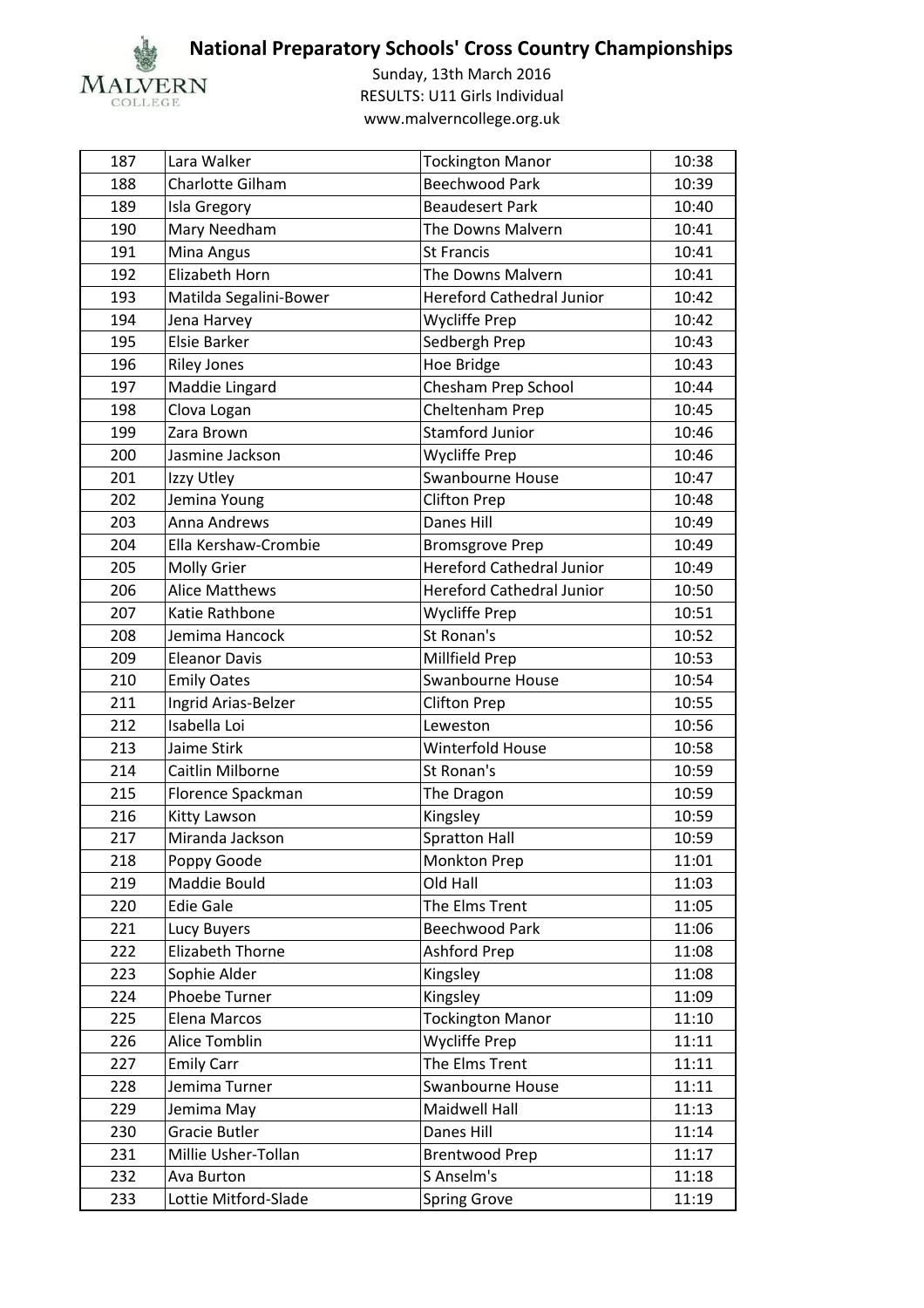

| 234<br><b>Stamford Junior</b><br>11:20<br>Isabel Leetch<br>Winterfold House<br>11:23<br>235<br>Kayla Newton<br>Philippa Fleming<br>236<br>Winterfold House<br>11:23<br><b>Madison Garnett Green</b><br><b>Barlborough Hall</b><br>237<br>11:24<br>238<br>Matylda Reilly<br><b>Spring Grove</b><br>11:25<br>Lucy Curtis<br>Monkton Prep<br>239<br>11:26<br><b>Emily Gallagher</b><br><b>High March</b><br>240<br>11:28<br>Georgia Rudge<br>Kingsley<br>11:29<br>241<br><b>Blue Coat</b><br>Cicely Hodge<br>242<br>11:33<br>Monique James-Thomas<br><b>Blue Coat</b><br>243<br>11:35<br>Mimi Ingram<br>Old Hall<br>11:35<br>244<br><b>Tamsin Bisseker</b><br>245<br><b>Beechwood Park</b><br>11:37<br>Claudia De Vivo<br>Ashford Prep<br>11:43<br>246<br><b>Blue Coat</b><br>247<br>Zoe Wilcox<br>11:43<br>248<br>Old Hall<br>11:44<br>Anna Skeate<br>11:46<br>St Richard's<br>249<br>Jessica Clay<br>Lizzie Regis<br>S Anselm's<br>11:50<br>250<br>Olivia Corbishley<br>251<br><b>Hunter Hall</b><br>11:52<br>Ella Smith<br>252<br>Chesham Prep School<br>11:55<br>Swanbourne House<br>253<br>11:56<br>Olivia Rosin<br>254<br>Amelia Woodhouse<br><b>Barlborough Hall</b><br>12:08<br><b>Maidwell Hall</b><br>255<br>Elizabeth Manley<br>12:14<br>256<br>Lola Fraser<br><b>Maidwell Hall</b><br>12:27<br>257<br>Daisy Southgate<br>Kingsley<br>12:28<br><b>High March</b><br>258<br>Anna McMullan<br>13:43 |  |  |
|-----------------------------------------------------------------------------------------------------------------------------------------------------------------------------------------------------------------------------------------------------------------------------------------------------------------------------------------------------------------------------------------------------------------------------------------------------------------------------------------------------------------------------------------------------------------------------------------------------------------------------------------------------------------------------------------------------------------------------------------------------------------------------------------------------------------------------------------------------------------------------------------------------------------------------------------------------------------------------------------------------------------------------------------------------------------------------------------------------------------------------------------------------------------------------------------------------------------------------------------------------------------------------------------------------------------------------------------------------------------------------------------------------------|--|--|
|                                                                                                                                                                                                                                                                                                                                                                                                                                                                                                                                                                                                                                                                                                                                                                                                                                                                                                                                                                                                                                                                                                                                                                                                                                                                                                                                                                                                           |  |  |
|                                                                                                                                                                                                                                                                                                                                                                                                                                                                                                                                                                                                                                                                                                                                                                                                                                                                                                                                                                                                                                                                                                                                                                                                                                                                                                                                                                                                           |  |  |
|                                                                                                                                                                                                                                                                                                                                                                                                                                                                                                                                                                                                                                                                                                                                                                                                                                                                                                                                                                                                                                                                                                                                                                                                                                                                                                                                                                                                           |  |  |
|                                                                                                                                                                                                                                                                                                                                                                                                                                                                                                                                                                                                                                                                                                                                                                                                                                                                                                                                                                                                                                                                                                                                                                                                                                                                                                                                                                                                           |  |  |
|                                                                                                                                                                                                                                                                                                                                                                                                                                                                                                                                                                                                                                                                                                                                                                                                                                                                                                                                                                                                                                                                                                                                                                                                                                                                                                                                                                                                           |  |  |
|                                                                                                                                                                                                                                                                                                                                                                                                                                                                                                                                                                                                                                                                                                                                                                                                                                                                                                                                                                                                                                                                                                                                                                                                                                                                                                                                                                                                           |  |  |
|                                                                                                                                                                                                                                                                                                                                                                                                                                                                                                                                                                                                                                                                                                                                                                                                                                                                                                                                                                                                                                                                                                                                                                                                                                                                                                                                                                                                           |  |  |
|                                                                                                                                                                                                                                                                                                                                                                                                                                                                                                                                                                                                                                                                                                                                                                                                                                                                                                                                                                                                                                                                                                                                                                                                                                                                                                                                                                                                           |  |  |
|                                                                                                                                                                                                                                                                                                                                                                                                                                                                                                                                                                                                                                                                                                                                                                                                                                                                                                                                                                                                                                                                                                                                                                                                                                                                                                                                                                                                           |  |  |
|                                                                                                                                                                                                                                                                                                                                                                                                                                                                                                                                                                                                                                                                                                                                                                                                                                                                                                                                                                                                                                                                                                                                                                                                                                                                                                                                                                                                           |  |  |
|                                                                                                                                                                                                                                                                                                                                                                                                                                                                                                                                                                                                                                                                                                                                                                                                                                                                                                                                                                                                                                                                                                                                                                                                                                                                                                                                                                                                           |  |  |
|                                                                                                                                                                                                                                                                                                                                                                                                                                                                                                                                                                                                                                                                                                                                                                                                                                                                                                                                                                                                                                                                                                                                                                                                                                                                                                                                                                                                           |  |  |
|                                                                                                                                                                                                                                                                                                                                                                                                                                                                                                                                                                                                                                                                                                                                                                                                                                                                                                                                                                                                                                                                                                                                                                                                                                                                                                                                                                                                           |  |  |
|                                                                                                                                                                                                                                                                                                                                                                                                                                                                                                                                                                                                                                                                                                                                                                                                                                                                                                                                                                                                                                                                                                                                                                                                                                                                                                                                                                                                           |  |  |
|                                                                                                                                                                                                                                                                                                                                                                                                                                                                                                                                                                                                                                                                                                                                                                                                                                                                                                                                                                                                                                                                                                                                                                                                                                                                                                                                                                                                           |  |  |
|                                                                                                                                                                                                                                                                                                                                                                                                                                                                                                                                                                                                                                                                                                                                                                                                                                                                                                                                                                                                                                                                                                                                                                                                                                                                                                                                                                                                           |  |  |
|                                                                                                                                                                                                                                                                                                                                                                                                                                                                                                                                                                                                                                                                                                                                                                                                                                                                                                                                                                                                                                                                                                                                                                                                                                                                                                                                                                                                           |  |  |
|                                                                                                                                                                                                                                                                                                                                                                                                                                                                                                                                                                                                                                                                                                                                                                                                                                                                                                                                                                                                                                                                                                                                                                                                                                                                                                                                                                                                           |  |  |
|                                                                                                                                                                                                                                                                                                                                                                                                                                                                                                                                                                                                                                                                                                                                                                                                                                                                                                                                                                                                                                                                                                                                                                                                                                                                                                                                                                                                           |  |  |
|                                                                                                                                                                                                                                                                                                                                                                                                                                                                                                                                                                                                                                                                                                                                                                                                                                                                                                                                                                                                                                                                                                                                                                                                                                                                                                                                                                                                           |  |  |
|                                                                                                                                                                                                                                                                                                                                                                                                                                                                                                                                                                                                                                                                                                                                                                                                                                                                                                                                                                                                                                                                                                                                                                                                                                                                                                                                                                                                           |  |  |
|                                                                                                                                                                                                                                                                                                                                                                                                                                                                                                                                                                                                                                                                                                                                                                                                                                                                                                                                                                                                                                                                                                                                                                                                                                                                                                                                                                                                           |  |  |
|                                                                                                                                                                                                                                                                                                                                                                                                                                                                                                                                                                                                                                                                                                                                                                                                                                                                                                                                                                                                                                                                                                                                                                                                                                                                                                                                                                                                           |  |  |
|                                                                                                                                                                                                                                                                                                                                                                                                                                                                                                                                                                                                                                                                                                                                                                                                                                                                                                                                                                                                                                                                                                                                                                                                                                                                                                                                                                                                           |  |  |
|                                                                                                                                                                                                                                                                                                                                                                                                                                                                                                                                                                                                                                                                                                                                                                                                                                                                                                                                                                                                                                                                                                                                                                                                                                                                                                                                                                                                           |  |  |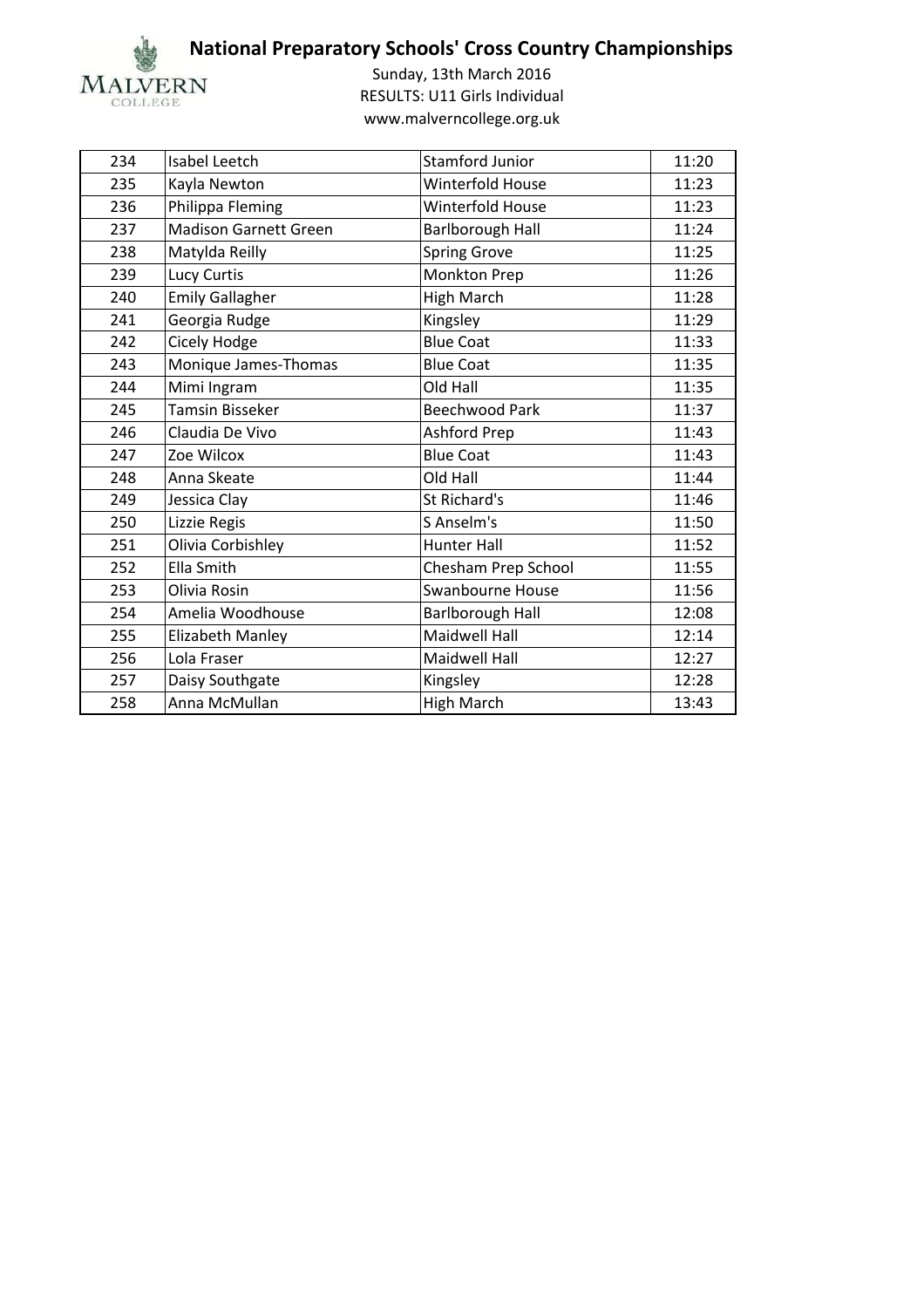

| Position       | Name                   | School                   | Time  |
|----------------|------------------------|--------------------------|-------|
| Boys U13       |                        |                          |       |
| $\mathbf{1}$   | <b>Fraser Sproul</b>   | Sedbergh Prep            | 13:32 |
| $\overline{2}$ | James Crawley          | St Ronan's               | 13:48 |
| 3              | Henrik Wendin          | Cheam                    | 13:48 |
| $\overline{4}$ | <b>Alex Grocott</b>    | <b>Tockington Manor</b>  | 14:05 |
| 5              | Fin Croll              | <b>Yardley Court</b>     | 14:13 |
| 6              | James Mardon           | <b>Yardley Court</b>     | 14:15 |
| $\overline{7}$ | <b>Arthur Pease</b>    | <b>Beaudesert Park</b>   | 14:22 |
| 8              | Will Aitkin            | Millfield Prep           | 14:28 |
| 9              | Joshua O'Brien         | <b>Yardley Court</b>     | 14:31 |
| 10             | <b>Thomas Rigney</b>   | <b>Yardley Court</b>     | 14:37 |
| 11             | Danny Wessely          | <b>Hall Grove</b>        | 14:38 |
| 12             | George Rowland         | <b>Hill House</b>        | 14:38 |
| 13             | Romeo Beckham          | Wetherby                 | 14:39 |
| 14             | Harry Cox              | The Downs Malvern        | 14:41 |
| 15             | Alex Jacobi            | <b>Tockington Manor</b>  | 14:48 |
| 16             | James Crombie          | St Ronan's               | 14:49 |
| 17             | Oliver Hill            | <b>Yardley Court</b>     | 14:52 |
| 18             | Harry Cockcroft        | Moor Park                | 14:55 |
| 19             | Mac Ryder              | Millfield Prep           | 14:56 |
| 20             | <b>Fred Fisher</b>     | Hazlegrove               | 14:57 |
| 21             | Rowan Miell-Ingram     | Abingdon Prep            | 15:05 |
| 22             | Carlos Nieto-Parr      | St Ronan's               | 15:06 |
| 23             | Benji Barnes           | Cheam                    | 15:07 |
| 24             | <b>Toby Reynolds</b>   | Dulwich Prep London      | 15:07 |
| 25             | Theo Cheshire          | City of London Freemen's | 15:10 |
| 26             | Timmy Clarkson Webb    | Aysgarth                 | 15:14 |
| 27             | Thomas Wharton         | <b>Great Walstead</b>    | 15:15 |
| 28             | <b>Dillon Gorman</b>   | St Ronan's               | 15:19 |
| 29             | <b>Tommy Davies</b>    | Monkton Prep             | 15:19 |
| 30             | Lawrence Martindale    | Monkton Prep             | 15:20 |
| 32             | Lakshya Joshi          | The Downs Malvern        | 15:22 |
| 33             | Carlos Arrate          | Hazlegrove               | 15:23 |
| 34             | Sander Ranson          | Millfield Prep           | 15:25 |
| 35             | Ben Holborow           | Maidwell Hall            | 15:26 |
| 36             | Jago Prest             | Cheam                    | 15:29 |
| 37             | Finn Watkins           | The Downs Malvern        | 15:30 |
| 38             | Max Johnson            | The Mall                 | 15:31 |
| 39             | Ceredig Jones          | <b>Tockington Manor</b>  | 15:31 |
| 40             | Wilf Wyatt             | St Ronan's               | 15:33 |
| 41             | Freddie Hill           | Sedbergh Prep            | 15:34 |
| 42             | <b>Aaron Phillips</b>  | Gayhurst                 | 15:34 |
| 43             | <b>Thomas Fox</b>      | Great Walstead           | 15:34 |
| 44             | Oliver Thompson        | Colet Court              | 15:35 |
| 45             | <b>Charlie Hosking</b> | <b>Wycliffe Prep</b>     | 15:36 |
| 46             | <b>Tom Gardener</b>    | Pinewood                 | 15:37 |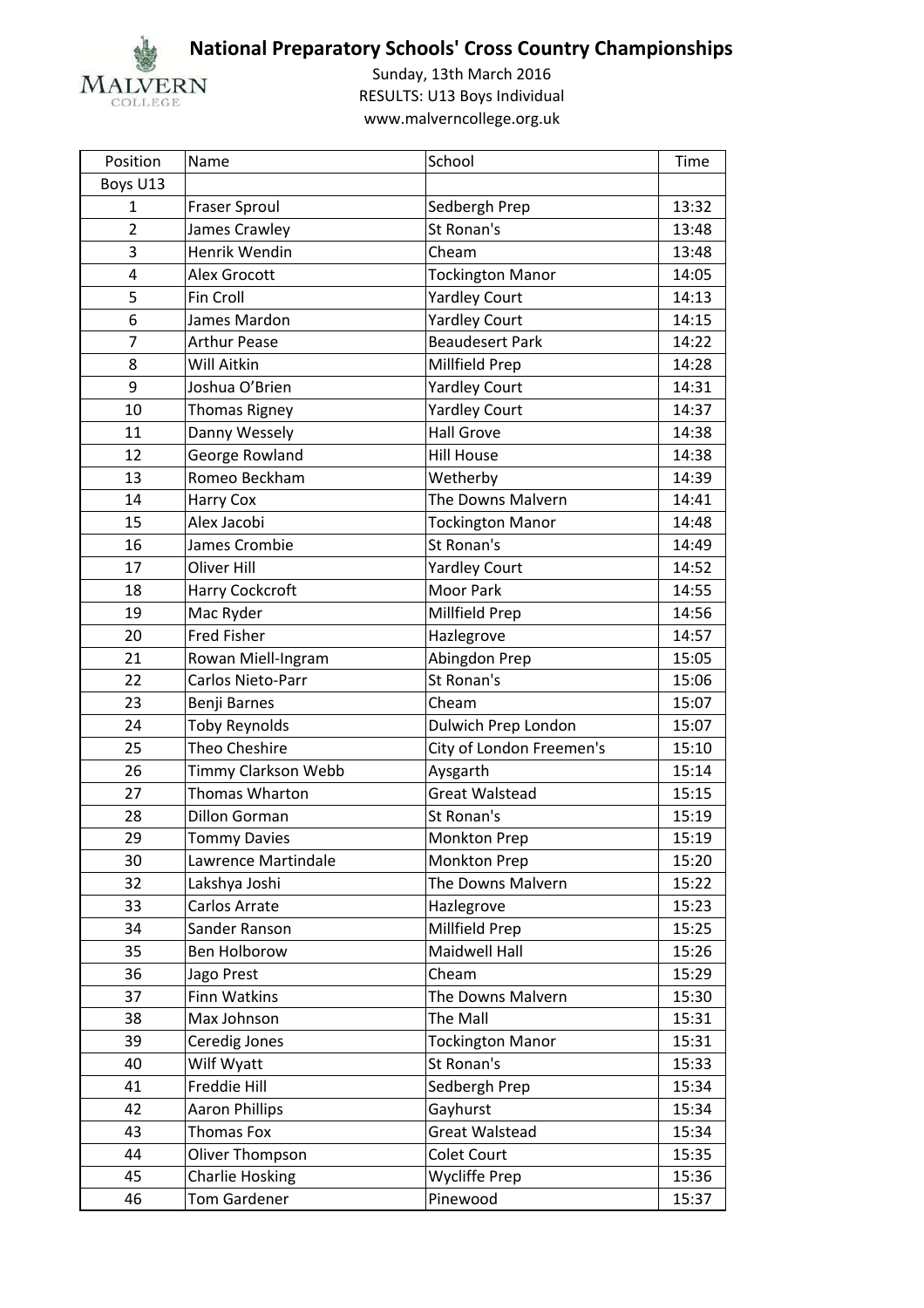

| 47 | <b>Edward Mortimer</b> | Ludgrove                      | 15:38 |
|----|------------------------|-------------------------------|-------|
| 48 | Henry England          | <b>Spratton Hall</b>          | 15:39 |
| 49 | William Tyler          | <b>Yardley Court</b>          | 15:41 |
| 50 | <b>Billy Tulloch</b>   | Pinewood                      | 15:42 |
| 51 | <b>Robert Quigley</b>  | <b>Beechwood Park</b>         | 15:43 |
| 52 | Archie Pearson         | S Anselm's                    | 15:44 |
| 53 | <b>Freddie Baker</b>   | <b>Beaudesert Park</b>        | 15:45 |
| 54 | James Palk             | <b>Wycliffe Prep</b>          | 15:47 |
| 55 | Alexander Horne        | <b>Beechwood Park</b>         | 15:47 |
| 56 | Oliver Light           | <b>Clifton Prep</b>           | 15:48 |
| 57 | <b>Cameron Heyring</b> | The Dragon                    | 15:49 |
| 58 | Nikita Martynov        | <b>Abberley Hall</b>          | 15:50 |
| 59 | <b>Jack Rumble</b>     | Danes Hill                    | 15:52 |
| 60 | Joseph Middleton       | The Mall                      | 15:53 |
| 61 | Mitchell Hare          | <b>Bromsgrove Prep</b>        | 15:53 |
| 62 | Jago Gourlay           | <b>Summer Fields</b>          | 15:53 |
| 63 | Nicholas Skelton       | Abingdon Prep                 | 15:56 |
| 64 | Jake Ollerenshaw       | Cheam                         | 15:57 |
| 65 | Flynn Walton           | <b>Wycliffe Prep</b>          | 15:57 |
| 66 | Nicolas Tramazaygues   | <b>Tockington Manor</b>       | 15:58 |
| 67 | Max Learmond           | <b>Beaudesert Park</b>        | 15:59 |
| 68 | Luca Rayment           | <b>Dulwich Prep Cranbrook</b> | 16:00 |
| 69 | Crispin Jackson        | Maidwell Hall                 | 16:01 |
| 70 | Charlie Godden         | St Ronan's                    | 16:01 |
| 71 | <b>Arthur Cornell</b>  | Ludgrove                      | 16:01 |
| 72 | <b>Gabriel Cope</b>    | Sedbergh Prep                 | 16:02 |
| 73 | <b>Freddie Sims</b>    | <b>Colet Court</b>            | 16:03 |
| 74 | <b>Archie Bankes</b>   | Wycliffe Prep                 | 16:04 |
| 75 | Luke Holland-Bosworth  | Maidwell Hall                 | 16:07 |
| 76 | <b>Finlay Hurst</b>    | Cheltenham Prep               | 16:08 |
| 77 | Vladimir Kanevskiy     | Sedbergh Prep                 | 16:09 |
| 78 | Will Clark             | <b>Dulwich Prep Cranbrook</b> | 16:09 |
| 79 | Maxi Mcnally           | Cheam                         | 16:12 |
| 80 | <b>Dominic Fellows</b> | City of London Freemen's      | 16:12 |
| 81 | Ed Bingham             | Summer Fields                 | 16:13 |
| 82 | <b>Harley Pearce</b>   | <b>St Francis</b>             | 16:14 |
| 83 | <b>Ben Paine</b>       | <b>Clifton Prep</b>           | 16:14 |
| 84 | Alex Williams          | Wetherby                      | 16:14 |
| 85 | Thomas Owen            | Abingdon Prep                 | 16:15 |
| 86 | Thomas Kent            | Abingdon Prep                 | 16:16 |
| 87 | <b>Gus Edwards</b>     | <b>Beaudesert Park</b>        | 16:17 |
| 88 | Rowan Smith            | Monkton Prep                  | 16:18 |
| 89 | Matthew Hill           | <b>Bromsgrove Prep</b>        | 16:19 |
| 90 | Jack Whawell           | S Anselm's                    | 16:19 |
| 91 | Alex Uphill            | <b>Hall Grove</b>             | 16:20 |
| 92 | Thomas Holroyd         | <b>Bromsgrove Prep</b>        | 16:20 |
| 93 | Rollo Granger          | Maidwell Hall                 | 16:21 |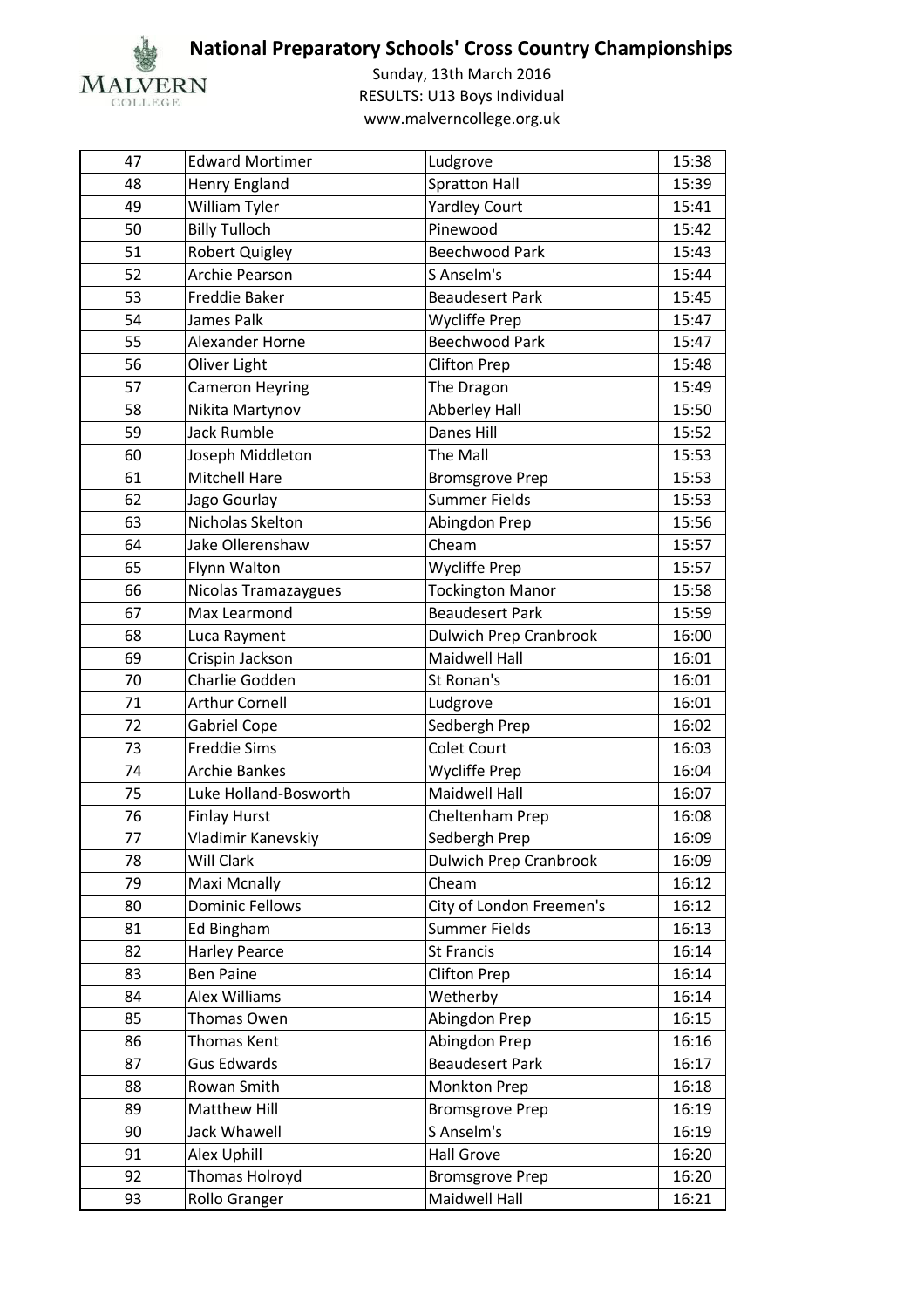

| 94  | Joshua Thomas               | <b>Swanbourne House</b>       | 16:21 |
|-----|-----------------------------|-------------------------------|-------|
| 95  | <b>Dominic Satchell</b>     | <b>Colet Court</b>            | 16:21 |
| 96  | <b>Matthew Rice Jones</b>   | Rokeby                        | 16:22 |
| 97  | James Rolinson              | Winterfold House              | 16:23 |
| 98  | Cosmo St. John Cooper       | <b>Summer Fields</b>          | 16:25 |
| 99  | George cook                 | <b>Spratton Hall</b>          | 16:26 |
| 100 | <b>Orlando Williams</b>     | Packwood Haugh                | 16:27 |
| 101 | Ollie Todd                  | <b>Dulwich Prep Cranbrook</b> | 16:29 |
| 102 | Freddie Colquhoun           | Cheam                         | 16:30 |
| 103 | <b>Benedict Bird</b>        | <b>Clifton Prep</b>           | 16:31 |
| 104 | Charlie Chauveau            | S Anselm's                    | 16:32 |
| 105 | <b>Gregory Zoppos</b>       | <b>Colet Court</b>            | 16:33 |
| 106 | Henry Pritchard             | Pinewood                      | 16:34 |
| 107 | <b>Benedict Shakespeare</b> | The Dragon                    | 16:34 |
| 108 | Alex Hogarth                | Wetherby                      | 16:34 |
| 109 | <b>Will Nurse</b>           | Millfield Prep                | 16:34 |
| 110 | Monty Cortazzi              | Wetherby                      | 16:35 |
| 111 | Edward Spackman             | The Dragon                    | 16:35 |
| 112 | Jonty Blayney               | Swanbourne House              | 16:35 |
| 113 | Henry Coop                  | <b>Hall Grove</b>             | 16:36 |
| 114 | William Jonas               | <b>West Hill Park</b>         | 16:38 |
| 115 | <b>Aled Downes</b>          | Hazlegrove                    | 16:41 |
| 116 | James Smyth                 | Danes Hill                    | 16:42 |
| 117 | <b>Ethan Hess</b>           | <b>Danes Hill</b>             | 16:43 |
| 118 | Charlie de Labilliere       | The Elms Colwall              | 16:43 |
| 119 | Aidan Butler                | Swanbourne House              | 16:44 |
| 120 | Hugo Young                  | <b>Clifton Prep</b>           | 16:44 |
| 121 | Steven Su                   | <b>Clifton Prep</b>           | 16:44 |
| 122 | Will O'Leary                | <b>Danes Hill</b>             | 16:45 |
| 123 | Joshua Brown                | City of London Freemen's      | 16:46 |
| 124 | Sebastian Cornwell          | The Elms Colwall              | 16:47 |
| 125 | Joe Warren                  | <b>Hill House</b>             | 16:48 |
| 126 | Patrick Murray              | Summer Fields                 | 16:49 |
| 127 | Pedro Arrate                | Hazlegrove                    | 16:49 |
| 128 | James Fernandez             | Abingdon Prep                 | 16:49 |
| 129 | Will Tate                   | Packwood Haugh                | 16:49 |
| 130 | <b>Theodore Goddard</b>     | Monkton Prep                  | 16:50 |
| 131 | Oliver Wyatt                | Maidwell Hall                 | 16:50 |
| 132 | <b>Ethan Childs</b>         | Wetherby                      | 16:50 |
| 133 | Harry Law                   | Winterfold House              | 16:50 |
| 134 | Noah Carpenter              | <b>Spratton Hall</b>          | 16:51 |
| 135 | Dominic Clark               | Abingdon Prep                 | 16:52 |
| 136 | Jean-Louis Dernis           | Dulwich Prep London           | 16:53 |
| 137 | <b>Tommy Calvert</b>        | Sedbergh Prep                 | 16:54 |
| 138 | Charlie Clarke              | The Elms Colwall              | 16:54 |
| 139 | Joe Turnbull                | <b>Dulwich Prep Cranbrook</b> | 16:55 |
| 140 | <b>Bertie Fountain</b>      | Maidwell Hall                 | 16:56 |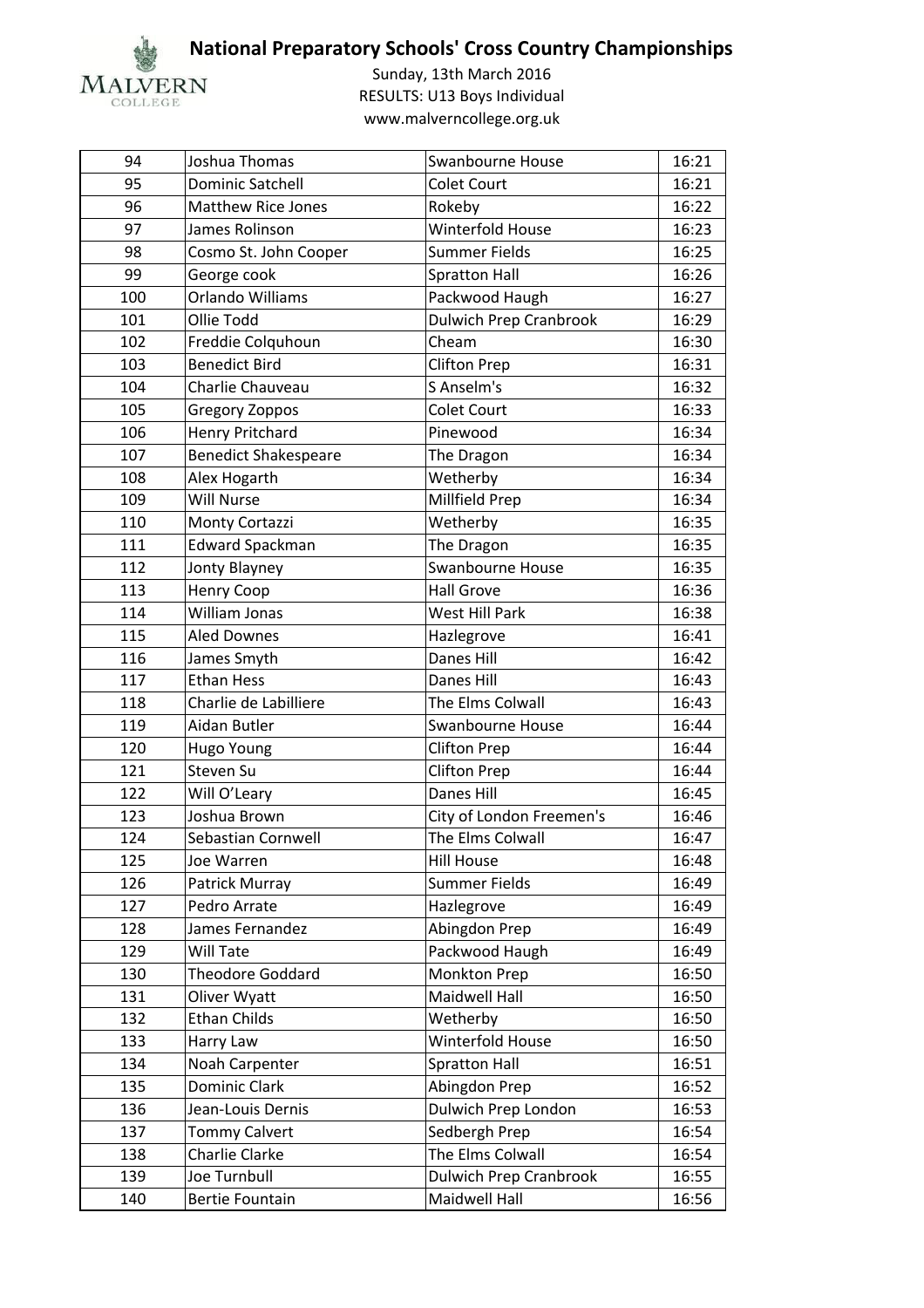

| 141 | Jack Jones                     | <b>Great Walstead</b>    | 16:57 |
|-----|--------------------------------|--------------------------|-------|
| 142 | Aidan Ferrand                  | <b>Colet Court</b>       | 16:58 |
| 143 | Joseph Oliver                  | <b>St Francis</b>        | 16:59 |
| 144 | James Kohler                   | Rokeby                   | 17:00 |
| 145 | Adam Narbeth                   | The Downs Malvern        | 17:01 |
| 146 | Christo Brodie                 | Ludgrove                 | 17:03 |
| 147 | Akash Sohal                    | City of London Freemen's | 17:04 |
| 148 | <b>Tristan Dockerill Gough</b> | <b>West Hill Park</b>    | 17:05 |
| 149 | <b>Rhys Evans</b>              | <b>Bromsgrove Prep</b>   | 17:08 |
| 150 | <b>Thomas Morley</b>           | <b>Hall Grove</b>        | 17:12 |
| 151 | Deji Adetona                   | Cheltenham Prep          | 17:13 |
| 152 | Sebastian Lind                 | Wetherby                 | 17:14 |
| 153 | <b>Charlie Strong</b>          | <b>Great Walstead</b>    | 17:14 |
| 154 | Henry Mileham                  | <b>Great Walstead</b>    | 17:14 |
| 155 | <b>Louis Gunning</b>           | Sedbergh Prep            | 17:16 |
| 156 | Will Unsworth                  | S Anselm's               | 17:17 |
| 157 | Jake Murray                    | Rokeby                   | 17:19 |
| 158 | Vinay Nayak                    | <b>Bromsgrove Prep</b>   | 17:20 |
| 159 | <b>Rory Southall</b>           | Cheltenham Prep          | 17:23 |
| 160 | <b>Jude Glasson</b>            | Rokeby                   | 17:25 |
| 161 | Josh Tate                      | Pinewood                 | 17:25 |
| 162 | Ollie Tulloch                  | Pinewood                 | 17:26 |
| 163 | Henry Fitzpatrick              | Pinewood                 | 17:28 |
| 164 | <b>Cameron Messester</b>       | <b>Beechwood Park</b>    | 17:29 |
| 165 | <b>Bertie Low</b>              | <b>St Francis</b>        | 17:30 |
| 166 | <b>Tom Kiel</b>                | Packwood Haugh           | 17:32 |
| 167 | <b>Benedict Harrison</b>       | <b>Colet Court</b>       | 17:32 |
| 168 | <b>Huw Tebbutt</b>             | <b>St Francis</b>        | 17:33 |
| 169 | Ludo Benney                    | <b>St Francis</b>        | 17:34 |
| 170 | Zach Armitage                  | St Hugh's Faringdon      | 17:35 |
| 171 | Magnus Allen                   | The Dragon               | 17:37 |
| 172 | <b>Finley Morris</b>           | The Downs Malvern        | 17:38 |
| 173 | John Oliver                    | <b>Spratton Hall</b>     | 17:42 |
| 174 | George Ludlam                  | S Anselm's               | 17:44 |
| 175 | Fred Nunn                      | Dulwich Prep London      | 17:47 |
| 176 | Felix Jameson Evans            | Swanbourne House         | 17:50 |
| 177 | Angus Macmillan                | <b>St Francis</b>        | 17:52 |
| 178 | Harrison Bell                  | <b>Spratton Hall</b>     | 17:52 |
| 179 | Flynn Whittaker                | Danes Hill               | 17:52 |
| 180 | Cameron Longman                | <b>Clifton Prep</b>      | 17:53 |
| 181 | Will Isaacs                    | St Hugh's Faringdon      | 17:54 |
| 182 | James Ho                       | The Mall                 | 17:55 |
| 183 | William Waterhouse             | Packwood Haugh           | 17:56 |
| 184 | <b>Elliot Willetts</b>         | <b>Bromsgrove Prep</b>   | 17:57 |
| 185 | Daniel Mote                    | The Mall                 | 17:58 |
| 186 | <b>Harry Scott</b>             | Gayhurst                 | 17:59 |
| 187 | Ben Sternberg                  | The Dragon               | 18:00 |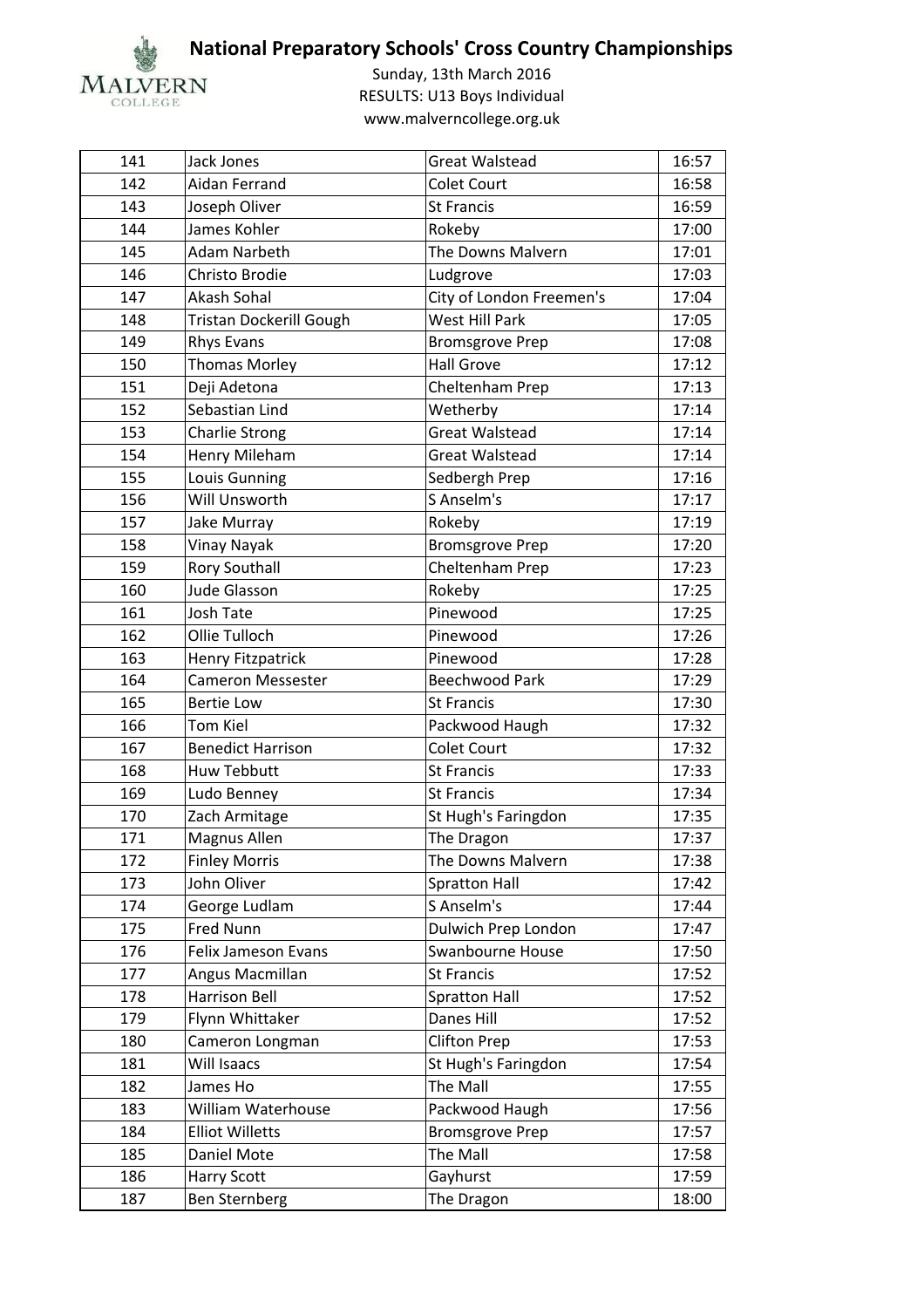

| 188 | Callum Lloyd                 | <b>Summer Fields</b>    | 18:00 |
|-----|------------------------------|-------------------------|-------|
| 189 | Duncan Meazzo                | Gayhurst                | 18:05 |
| 190 | Fergus Duncan                | The Mall                | 18:09 |
| 191 | Sam Shepherd                 | Monkton Prep            | 18:23 |
| 193 | William Harbottle            | <b>Swanbourne House</b> | 18:35 |
| 194 | Will Abbott                  | Willington              | 18:36 |
| 195 | <b>Edward Forde-Johnston</b> | Packwood Haugh          | 18:40 |
| 196 | <b>Thomas Cox</b>            | The Elms Colwall        | 18:43 |
| 197 | Joe Kelley                   | St Hugh's Faringdon     | 18:48 |
| 198 | Louis Dobbin                 | <b>Great Walstead</b>   | 18:50 |
| 199 | Callum West                  | <b>Beechwood Park</b>   | 18:51 |
| 200 | Tom Swainston                | Dulwich Prep London     | 19:01 |
| 201 | <b>Eddie Rutherford</b>      | Ludgrove                | 19:15 |
| 202 | <b>Archie Vaile</b>          | <b>Winterfold House</b> | 19:21 |
| 203 | Jonathan Baguley             | <b>Tockington Manor</b> | 19:37 |
| 204 | Will Hartopp                 | Willington              | 19:40 |
| 205 | Oliver Tucker                | Winterfold House        | 19:47 |
| 206 | Ryan Nasskau                 | Willington              | 19:59 |
| 207 | <b>Robert Bektas</b>         | Wetherby Oli            | 20:04 |
| 208 | Rourke Palmer                | The Mall                | 20:44 |
| 209 | <b>Tom Abbott</b>            | Willington              | 20:58 |
| 210 | Luca Grinceri                | Wetherby Oli            | 21:22 |
| 211 | <b>Finlay Waters</b>         | Wetherby Oli            | 21:52 |
| 212 | <b>Ludlam Arthur</b>         | S Anselm's              | 22:32 |
| 213 | <b>William Piccione</b>      | Wetherby Oli            | 23:31 |
|     |                              |                         |       |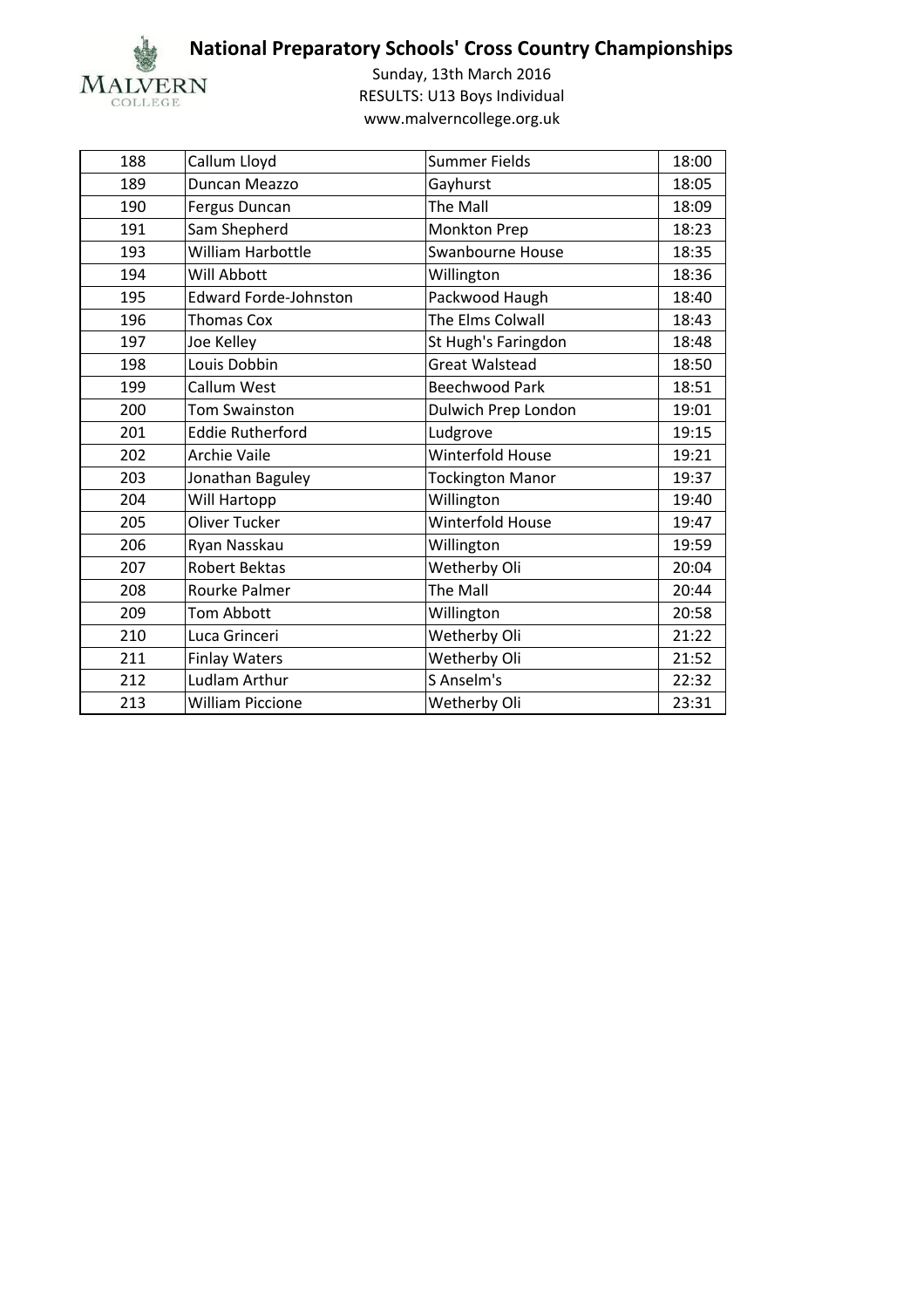

Sunday, 13th March 2016

RESULTS: U13 Girls Individual

| Position       | Name                   | School                   | Time  |
|----------------|------------------------|--------------------------|-------|
| Girls U13      |                        |                          |       |
| $\mathbf{1}$   | Poppy Clark            | <b>Beaudesert Park</b>   | 10:29 |
| $\overline{2}$ | Dalis Jones            | <b>Tockington Manor</b>  | 10:42 |
| 3              | <b>Emily Shaw</b>      | Sherborne Prep           | 10:56 |
| 4              | Evie Green             | Wycliffe Prep            | 10:56 |
| 5              | Anya Evans             | Hazlegrove               | 10:59 |
| 6              | Poppy Pellow           | Millfield Prep           | 11:02 |
| $\overline{7}$ | Molly Jones            | Cheam                    | 11:06 |
| 8              | Rachel Hatherell       | <b>Wycliffe Prep</b>     | 11:08 |
| 9              | Iona Agius             | City of London Freemen's | 11:13 |
| 10             | <b>Scarlett Hewett</b> | Cheam                    | 11:17 |
| 11             | Millie Porter          | <b>Wycliffe Prep</b>     | 11:20 |
| 12             | Daisy Clements         | <b>Bromsgrove Prep</b>   | 11:21 |
| 13             | Tabitha Gallen         | <b>Monkton Prep</b>      | 11:21 |
| 14             | <b>Molly Williams</b>  | <b>Spratton Hall</b>     | 11:23 |
| 15             | <b>Maddy Palmer</b>    | <b>Wycliffe Prep</b>     | 11:25 |
| 16             | Nancy Eadie            | Cheam                    | 11:25 |
| 17             | <b>Eleanor Parker</b>  | <b>Tockington Manor</b>  | 11:27 |
| 18             | Jemima Martyn-Smith    | <b>Abberley Hall</b>     | 11:29 |
| 19             | Flora Fletcher         | Pinewood                 | 11:30 |
| 20             | Peyton Lloyd           | Pinewood                 | 11:31 |
| 21             | <b>Esme Hughes</b>     | Millfield Prep           | 11:34 |
| 22             | <b>Honor Hewett</b>    | Cheam                    | 11:36 |
| 23             | Kai Snell              | Hazlegrove               | 11:37 |
| 24             | <b>Isabel Cudlip</b>   | The Dragon               | 11:39 |
| 25             | Lily Eadie             | Cheam                    | 11:39 |
| 26             | <b>Holly Hunter</b>    | The Dragon               | 11:40 |
| 27             | Lizzie Wooff           | St Ronan's               | 11:40 |
| 28             | Izzie Miners           | St Hugh's Faringdon      | 11:40 |
| 29             | Lily Pearson           | City of London Freemen's | 11:46 |
| 30             | Yolanda Arber          | Cheam                    | 11:46 |
| 31             | Kiara Valkenburg       | City of London Freemen's | 11:50 |
| 32             | <b>India Roberts</b>   | St Richard's             | 11:50 |
| 33             | Maddy Harrison         | Sedbergh Prep            | 11:51 |
| 34             | Gabby Peck             | <b>Spratton Hall</b>     | 11:51 |
| 35             | <b>Scarlett Paton</b>  | St Hugh's Faringdon      | 11:54 |
| 36             | Harriet Carpenter      | <b>Abberley Hall</b>     | 11:55 |
| 37             | <b>Hattie Nieper</b>   | S Anselm's               | 11:55 |
| 38             | <b>Holly Lovell</b>    | Wycliffe Prep            | 11:56 |
| 39             | Anna Kane              | <b>St Francis</b>        | 11:58 |
| 40             | <b>Beatrix Wright</b>  | Danes Hill               | 11:58 |
| 41             | Freya Coull            | Cheltenham Prep          | 11:59 |
| 42             | Ariana Jones           | <b>Bromsgrove Prep</b>   | 11:59 |
| 43             | <b>Ellie Sproul</b>    | West Hill Park           | 11:59 |
| 44             | Cecilia Roberts        | St Richard's             | 12:01 |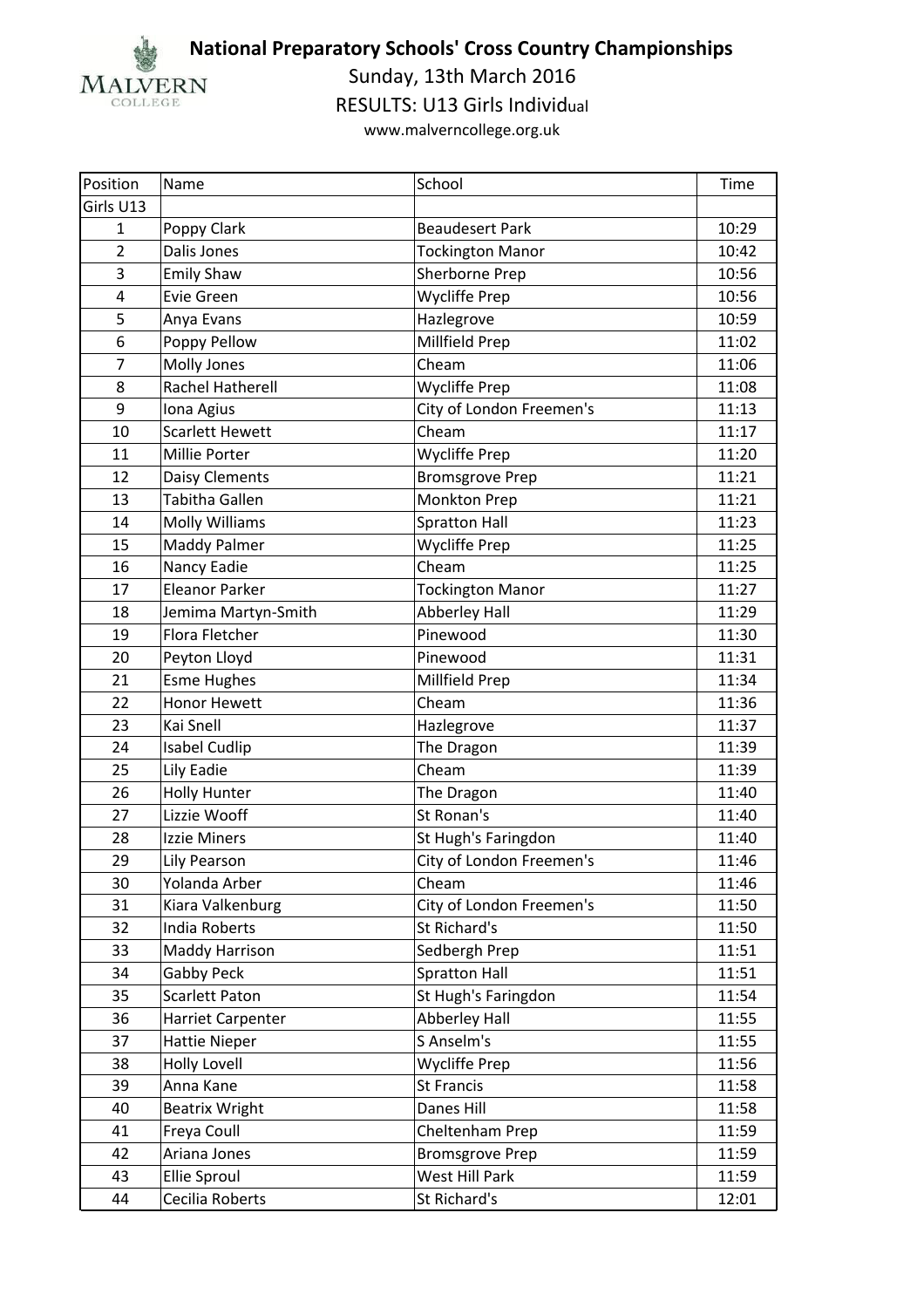

Sunday, 13th March 2016

RESULTS: U13 Girls Individual

| 45 | Catherine Jeans          | The Dragon               | 12:02 |
|----|--------------------------|--------------------------|-------|
| 46 | Lena Siller              | <b>Bromsgrove Prep</b>   | 12:04 |
| 47 | <b>Bryony Strickland</b> | The Dragon               | 12:04 |
| 48 | Sophie Mabbs             | Millfield Prep           | 12:04 |
| 49 | Rose Cassidy             | <b>Spratton Hall</b>     | 12:05 |
| 50 | Alys Evans               | <b>Beaudesert Park</b>   | 12:05 |
| 51 | <b>Rose Strutt</b>       | St Hugh's Faringdon      | 12:08 |
| 52 | Mary Hayton Lee          | St Richard's             | 12:08 |
| 53 | Georgia-Lili Robertson   | The Elms Colwall         | 12:09 |
| 54 | <b>Molly Barrett</b>     | Sedbergh Prep            | 12:12 |
| 55 | <b>Alice Dunning</b>     | Sedbergh Prep            | 12:14 |
| 56 | <b>Tiggy Lee</b>         | Hanford                  | 12:14 |
| 57 | Daisy James              | Hanford                  | 12:16 |
| 58 | Shona Mills              | <b>Bromsgrove Prep</b>   | 12:17 |
| 59 | Olivia Lawson            | Pinewood                 | 12:17 |
| 60 | Freya Dolby              | <b>Barlborough Hall</b>  | 12:18 |
| 61 | Violet Arkwright         | <b>Maidwell Hall</b>     | 12:19 |
| 62 | Georgina Litchfield      | Sherborne Prep           | 12:20 |
| 63 | <b>Betsy Board</b>       | Hanford                  | 12:20 |
| 64 | Alice Smith              | Hanford                  | 12:21 |
| 65 | Polly Pinter             | Millfield Prep           | 12:22 |
| 66 | Polly Holdsworth         | Sedbergh Prep            | 12:22 |
| 67 | <b>Florence Tuthill</b>  | Beachborough             | 12:24 |
| 68 | <b>Tilly Lund</b>        | Hazlegrove               | 12:26 |
| 69 | Josephine Peart          | Sedbergh Prep            | 12:28 |
| 70 | <b>Nell Ware</b>         | Abberley Hall            | 12:29 |
| 71 | Lalana Ghosh             | <b>Cifton Prep</b>       | 12:30 |
| 72 | <b>Bijou Angus</b>       | <b>St Francis</b>        | 12:31 |
| 73 | Arabella Tuck            | Danes Hill               | 12:32 |
| 74 | Gina Liebenberg          | Danes Hill               | 12:33 |
| 75 | Emilia Havard            | Beachborough             | 12:36 |
| 76 | <b>Eloise Taylor</b>     | Hazlegrove               | 12:37 |
| 77 | Theodora Compton         | Hanford                  | 12:40 |
| 78 | <b>Tatiana Roberts</b>   | St Richard's             | 12:41 |
| 79 | <b>Alice Roskell</b>     | The Dragon               | 12:41 |
| 80 | Martha Greenall          | Maidwell Hall            | 12:42 |
| 81 | Antonia Gathy            | <b>Hall Grove</b>        | 12:43 |
| 82 | Sienna Hiscox            | <b>Beaudesert Park</b>   | 12:44 |
| 83 | Kitty Jewson             | Beachborough             | 12:45 |
| 84 | Maddie McDonald          | St Ronan's               | 12:45 |
| 85 | Sophie Goodman           | Monkton Prep             | 12:45 |
| 86 | Sonya Kanevskay          | Sedbergh Prep            | 12:51 |
| 87 | Natasha Malam            | <b>Bromsgrove Prep</b>   | 12:52 |
| 88 | Elena Hartley            | City of London Freemen's | 12:52 |
| 89 | Lara Brech               | St Hugh's Faringdon      | 12:53 |
| 90 | Ella Hill                | S Anselm's               | 12:54 |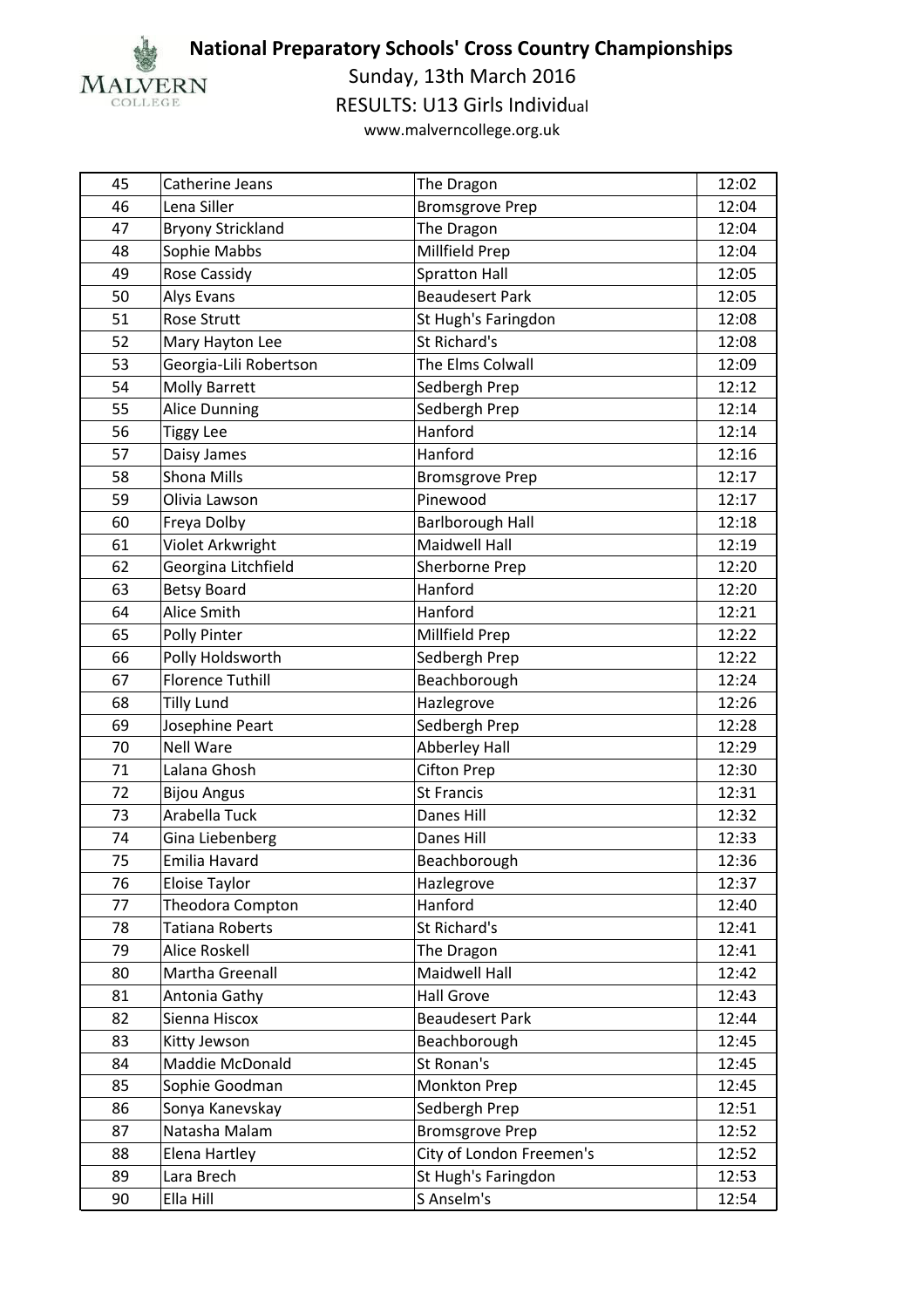

Sunday, 13th March 2016

RESULTS: U13 Girls Individual

| 91  | Florence Taylor         | Sherborne Prep                | 12:55 |
|-----|-------------------------|-------------------------------|-------|
| 92  | <b>Atlanta King</b>     | Swanbourne House              | 12:57 |
| 93  | Lucy Henderson          | Maidwell Hall                 | 12:57 |
| 94  | <b>Emily Wood</b>       | West Hill Park                | 12:58 |
| 95  | Susi Rochmankowski      | Pinewood                      | 12:59 |
| 96  | <b>Oleander May</b>     | <b>Maidwell Hall</b>          | 12:59 |
| 97  | Jessica Kenyon Slaney   | St Richard's                  | 13:01 |
| 98  | Georgia Barrett         | St Richard's                  | 13:02 |
| 99  | Caitlin Clancy          | Millfield Prep                | 13:03 |
| 100 | Isabella Lloyd          | <b>Spratton Hall</b>          | 13:06 |
| 101 | <b>Talia Curtis</b>     | <b>Tockington Manor</b>       | 13:06 |
| 102 | Leah Hope               | West Hill Park                | 13:06 |
| 103 | Issy Muggridge          | <b>Cifton Prep</b>            | 13:07 |
| 104 | Rebecca Steele          | <b>Dulwich Prep Cranbrook</b> | 13:08 |
| 105 | Alice Atherton          | <b>Abberley Hall</b>          | 13:08 |
| 106 | <b>Grace Tucker</b>     | <b>Beaudesert Park</b>        | 13:09 |
| 107 | Scarlet Brady           | <b>Maidwell Hall</b>          | 13:09 |
| 108 | Phoebe White            | <b>Great Walstead</b>         | 13:09 |
| 109 | Matilda Philips         | <b>Beaudesert Park</b>        | 13:10 |
| 110 | Gabby Harper            | S Anselm's                    | 13:10 |
| 111 | Anabelle Wells          | Cheltenham Prep               | 13:10 |
| 112 | Flora Kanan             | S Anselm's                    | 13:11 |
| 113 | <b>Amelie Hartley</b>   | City of London Freemen's      | 13:11 |
| 114 | Lilly Della Valle       | Millfield Prep                | 13:12 |
| 115 | <b>Bluebell Clayton</b> | St Hugh's Faringdon           | 13:12 |
| 116 | Olivia West             | Swanbourne House              | 13:15 |
| 117 | <b>Emily Stephens</b>   | Pinewood                      | 13:20 |
| 118 | Claudia Norton          | Hazlegrove                    | 13:20 |
| 119 | Livvy Edwins            | <b>Maidwell Hall</b>          | 13:21 |
| 120 | Anya James              | Cheltenham Prep               | 13:22 |
| 121 | Lucy McIlroy            | <b>Monkton Prep</b>           | 13:23 |
| 122 | Olivia Banks            | <b>Tockington Manor</b>       | 13:23 |
| 123 | Tabitha Huby            | <b>Tockington Manor</b>       | 13:24 |
| 124 | Madeleine Berenson      | <b>Hall Grove</b>             | 13:24 |
| 125 | Sophie Tredwell         | Beachborough                  | 13:25 |
| 126 | Lucia Jackson           | <b>Hall Grove</b>             | 13:26 |
| 127 | Annie Middleton         | S Anselm's                    | 13:27 |
| 128 | Jemima Adams            | Monkton Prep                  | 13:27 |
| 129 | Harriet Thompson        | Wycliffe Prep                 | 13:28 |
| 130 | Molly Baker             | St Richard's                  | 13:29 |
| 131 | <b>Holly Phillips</b>   | Beachborough                  | 13:30 |
| 132 | Rachel Shutt            | <b>Tockington Manor</b>       | 13:32 |
| 133 | Amy Hoffman             | <b>Spratton Hall</b>          | 13:32 |
| 134 | <b>Eloise Strong</b>    | <b>Great Walstead</b>         | 13:32 |
| 135 | Immy Cutts              | Cheltenham Prep               | 13:33 |
| 136 | Maria Arrate            | Hazlegrove                    | 13:33 |